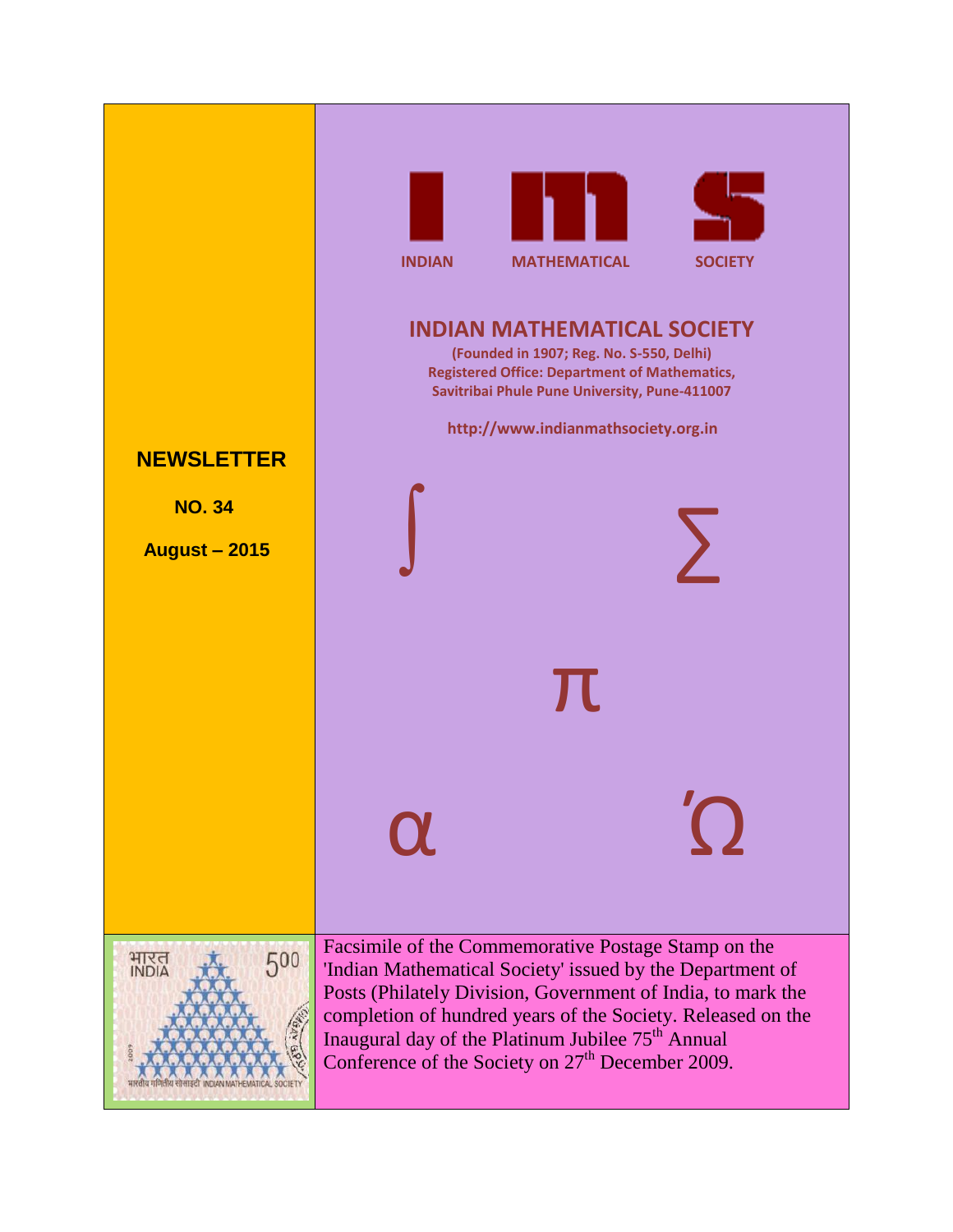# **INDIAN MATHEMATICAL SOCIETY NEWS LETTER NO. 34**

# **August, 2015**

# 81*st* **ANNUAL CONFERENCE OF IMS (December 27-30, 2015)**

The 81*st* Annual Conference of the Indian Mathematical Society will be held under the auspices of Visvesvaraya National Institute of Technology (VNIT), Nagpur, Maharashtra (India) during December 27-30, 2015 under the Presidentship of Prof. A. M. Mathai, Director, Center for Mathematical and Statistical Sciences, Peechi, Kerala & Emeritus Professor of Mathematics and Statistics, McGill University, Montreal, Canada.

Dr. Shailesh Sathe, Professor, Department of Computer Science and Engineering & Dean, Planning and Development is the Convener and Dr. G. P. Singh, Professor, Department of Mathematics & Dean, Students Welfare, VNIT, Nagpur is the Local Organizing Secretary of the Conference. Correspondence pertaining to arrangements for accommodation etc. at VNIT, Nagpur during the Conference should be addressed to Dr. G. P. Singh. His e-mail address is gpsingh@mth.vnit.ac.in and the contact mobile numbers are 09422802890, 09423684625 .

### **Details for sending Papers for presentation at the Conference :**

- 1. Papers should be typed double spaced on an A4 size paper and should be accompanied by an Abstract prepared as per the instructions and format given on page nos. 5 and 6. Abstract should be brief and should not exceed 250 words. The use of formulae and symbols should be minimized. **Abstracts received without full length paper shall not be considered.**
- 2. The abstracts and the papers should be sent electronically (in.pdf format) to The Academic Secretary, Prof. M. M. Shikare (e-mail: mmshikare@gmail.com), Department of Mathematics, Savitribai Phule Pune University, Pune 411007 (Maharashtra), so as to reach him not later than October 31, 2015 .
- 3. A copy of the paper and the abstract should be retained by the author and brought for use at the time of the Conference.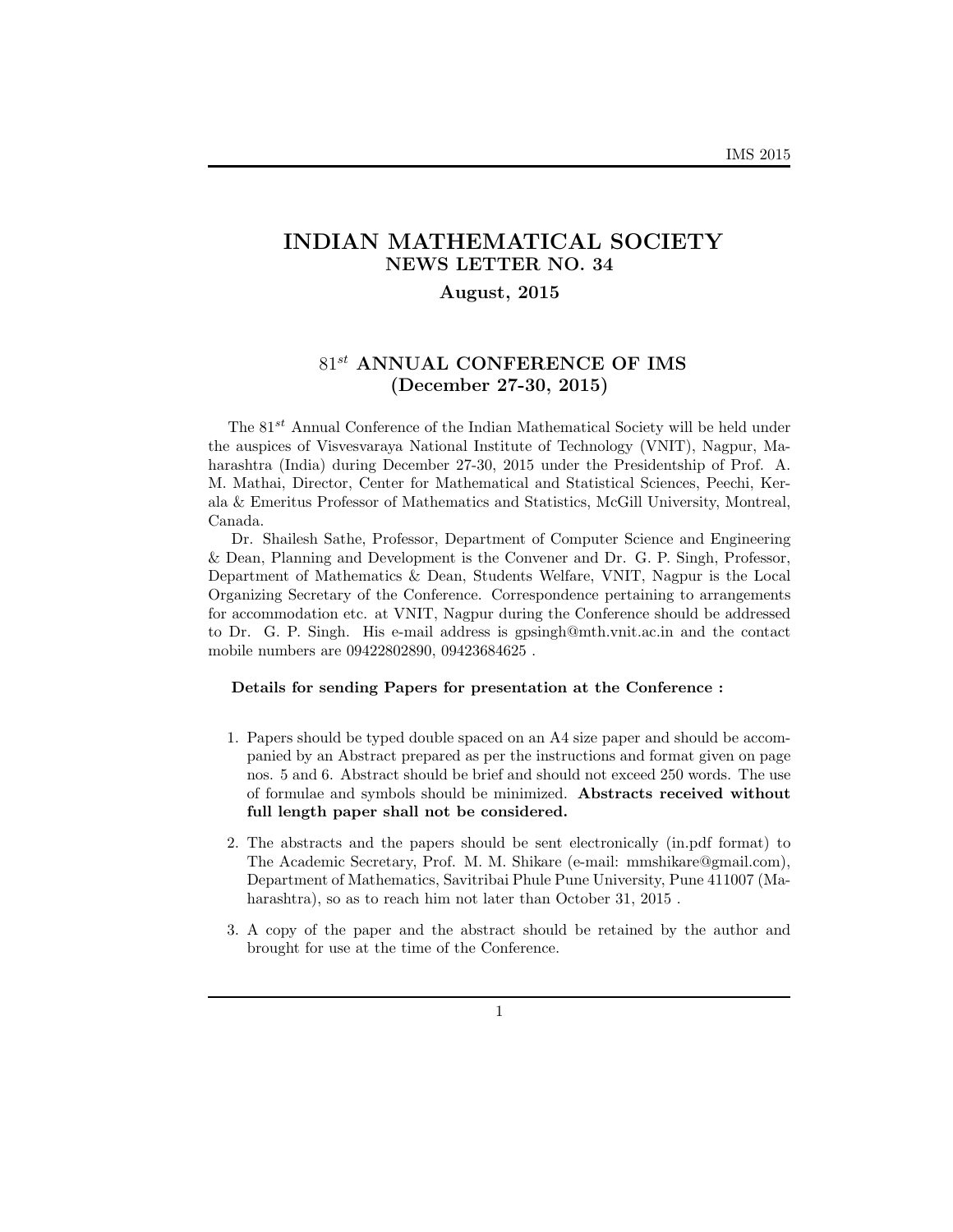- 4. Every paper submitted for presentation should be classified, as far as possible, according to the following classification scheme / codes and the same should be prominently displayed on the left hand top corner of the abstract.
- (A) Combinatorics, Graph Theory and Discrete Mathematics.
- (B) Algebra, Number Theory and Lattice Theory.
- (C) Real and Complex Analysis (including Special Functions,Summability and Transforms).
- (D) Functional Analysis.
- (E) Differential / Integral / and Functional Equations.
- (F) Geometry.
- (G) Topology.
- (H) Measure Theory, Probability Theory and Stochastic Processes, and Information Theory.
- (I) Numerical Analysis, Approximation Theory and Computer Science.
- (J) Operations Research.
- (K) Solid Mechanics, Fluid Mechanics, Geophysics and Relativity.
- (L) Electromagnetic Theory, Magneto-Hydrodynamics, Astronomy and Astrophysics.
- (M) Bio-Mathematics.
- (N) History and Teaching of Mathematics.

Every author intending to present a paper should either be a member of the Society or should register himself / herself as a Sessional Member. In the case of joint authors, both the authors must be either members or should become Sessional Members. Non-members wishing to become Annual members can do so by paying Rs. 250/- . Those wishing to become Sessional Members can also do so by paying Rs. 250/- . The amount can be paid to the Treasurer, Prof. S. K. Nimbhorkar, Department of Mathematics, Dr. B. A. M. University, Aurangabad 431 004 (MS) by sending **a Bank Draft drawn in favour of the Indian Mathematical Society payable at Aurangabad (Maharashtra),** so as to reach him by December 10, 2015. After this date, applications for becoming a Sessional member will be accepted only at the venue of the Conference at VNIT, Nagpur, Maharashtra during December 27-30, 2015 .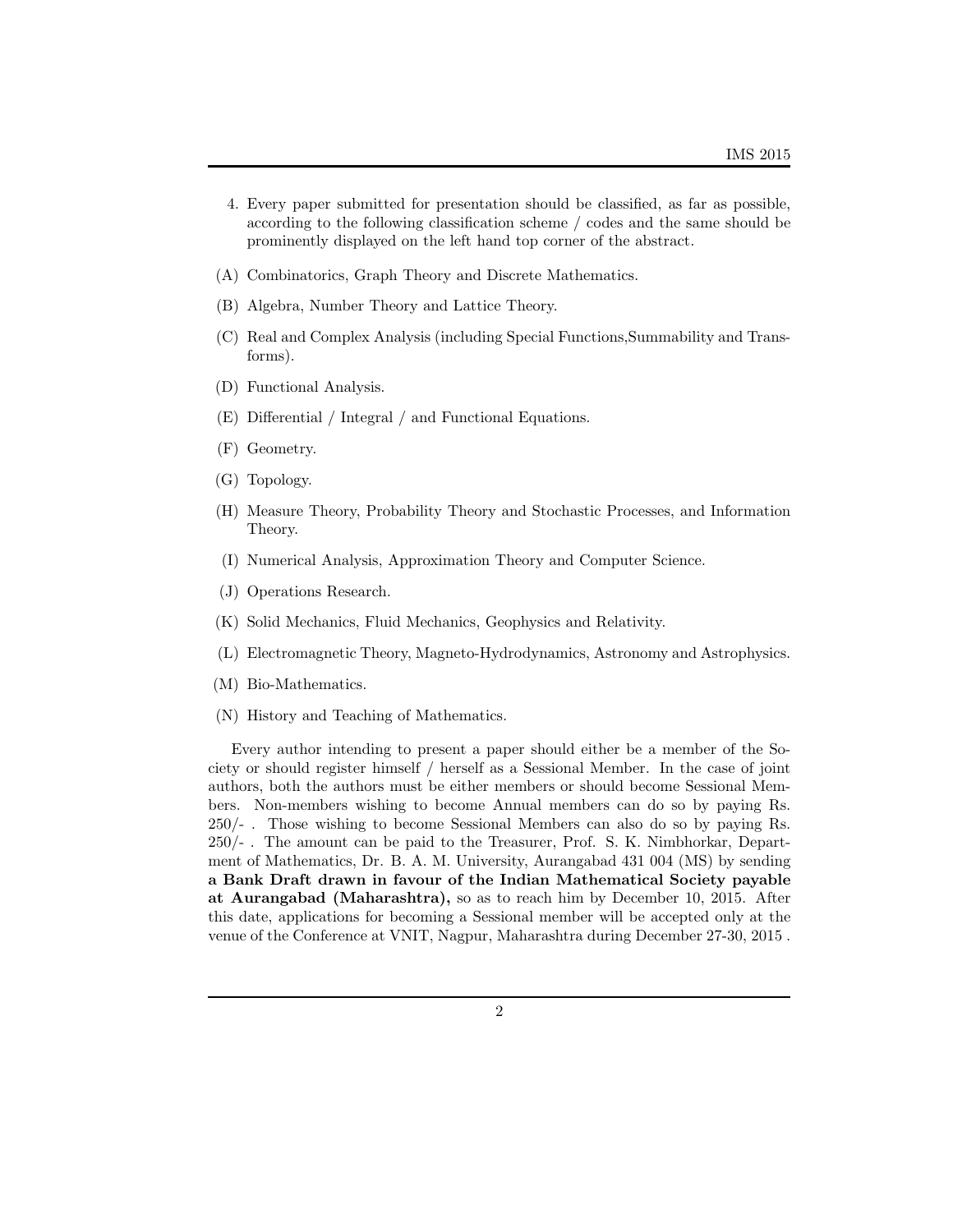Acceptance of a paper for presentation does not automatically imply its acceptance for publication in the Journal of the Indian Mathematical Society or in The Mathematics Student. In case an author wants a paper to be considered for publication in either of these periodicals, he/she should submit the same separately to the Editor concerned.

### **Award of Various Prizes**

The Indian Mathematical Society awards following prizes.

### A. **P. L. Bhatnagar Memorial Prize.**

This Prize is awarded annually to the top scorer of the Indian Team at the International Mathematical Olympiad. It consists of a cash prize of Rs. 1000/ and a Certificate. The Prize is presented during the Inaugural Session of the Annual Conference of the Indian Mathematical Society.

### B. **Narasinga Rao Memorial Prize.**

This Prize is awarded to the author of the best research paper published in the Journal of the Indian Mathematical Society or The Mathematics Student. The Prize carries a token amount of Rs. 2000/- along with a Certificate.

The Prize is recommended by a committee consisting of The Academic Secretary, Indian Mathematical Society (Convener), Editor, Journal of the Indian Mathematical Society and the Editor, The Mathematics Student. The Prize is awarded during the Inaugural Session of the Annual Conference of the Indian Mathematical Society.

Following conditions apply:

- 1. The research paper must be under single authorship, the research work must have been carried out in India and the post-doctoral research work is preferred.
- 2. The upper age limit of the awardee should not be more than 45 years as on the date of receipt of the paper by the Editor.

### C. **Various Prizes for Research Paper Presentation.**

In order to encourage and inspire the young and budding research workers, the Society holds, during its Annual Conferences, a Special Session of Paper Presentation Competition for various Prizes to be awarded to the best research papers presented. This Special Session is held as a part of the Academic Programme with no other parallel session.

Following are the areas and the grouping for these prizes: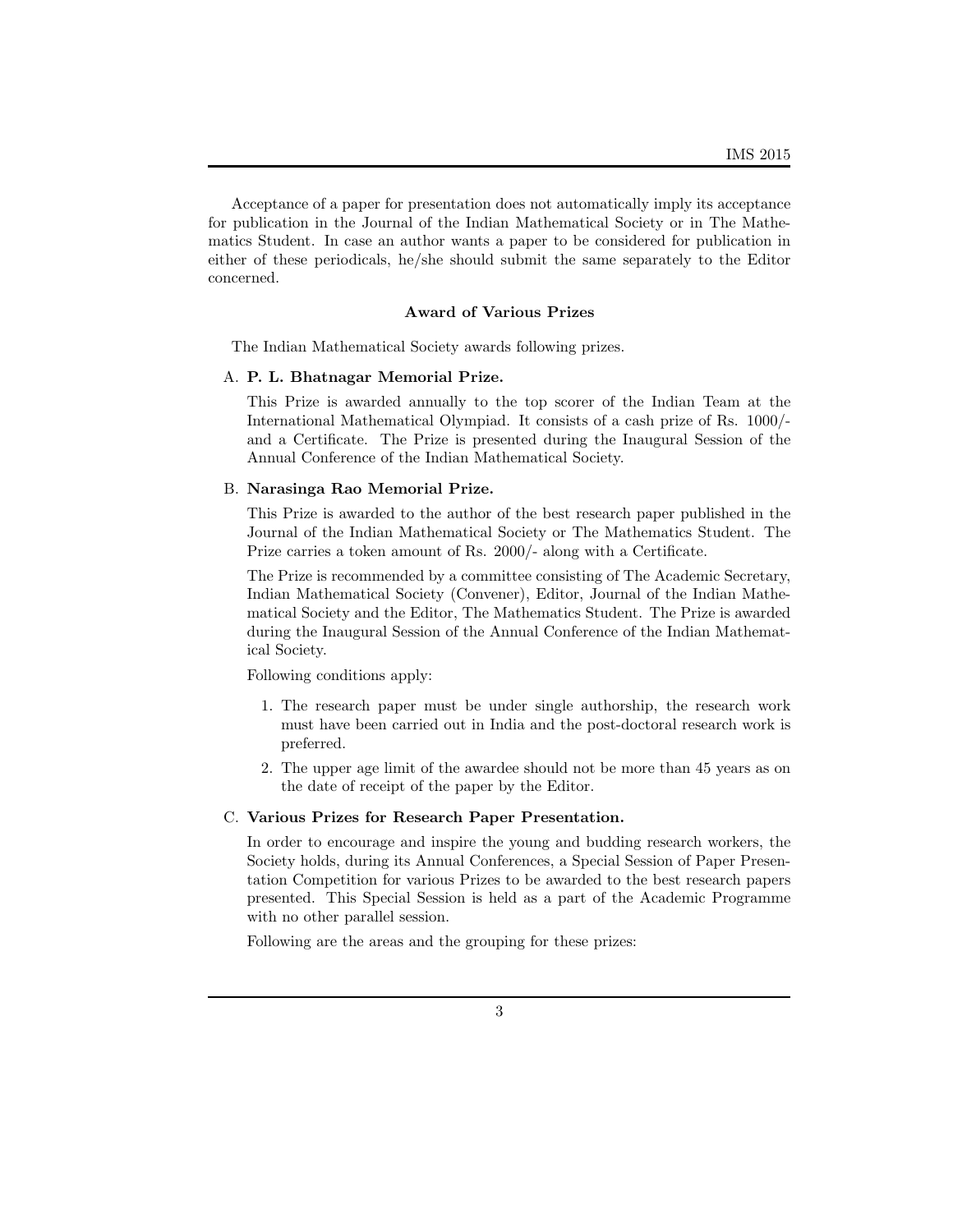- 1. **IMS Prize-group-1:** Discrete Mathematics (Combinatorics, Graph Theory, Posets), Lattice Theory, Set Theory, Logic, Number Theory and related areas.
- 2. **IMS Prize-group-2:** Algebraic Geometry, Geometry, Topology, Algebraic Topology, and related areas.
- 3. **IMS Prize-group-3:** Measure Theory, Probability Theory, Stochastic Processes, and related areas.
- 4. **IMS Prize-group-4:** Differential / Integral / Functional equations and inequalities, Special Functions , Numerical Analysis and related areas.
- 5. **IMS Prize-group-5:** Solid Mechanics, Fluid Mechanics, Electromagnetic Theory, Magneto-Hydrodynamics, Astronomy, Astrophysics, Relativity and related areas.
- 6. **IMS Prize-group-6:** Operations Research, Optimization, Computational Mathematics, Information Technology, Bio mathematics, History of Mathematics and related areas.

**AMU Prize:** Algebra, Differential Geometry and Functional Analysis.

**V. M. Shah Prize:** Real Analysis, Complex Analysis, Fourier Analysis, Harmonic Analysis, Approximation Theory and related areas.

Three / Four judges are appointed by the Council for the "Paper Presentation Competition" for deciding the award of various Prizes. Each of these eight prizes listed above carries a Certificate and a cash amount of Rs. 1000/-.

Following conditions apply:

- 1. Only the Members of the Society are eligible for participation in the Competition.
- 2. The upper age limit of a candidate for participation in the Competition is 40 years as on December 31 of the respective year.
- 3. (a)The paper to be presented for the competition has to be under single authorship.

(b)Independent work at the post-doctoral level is preferred.

(c)The work must have been carried out in India.

(d)Stress will be on both, quality of research as well as performance during the presentation.

4. Soft copy of the full paper with the abstract (not exceeding 250 words) **in its electronic version i.e. in .pdf format** should reach Prof. M. M. Shikare on the e-mail address given earlier not later than October 31, 2015. Candidates should also submit their latest CV and the proof of their age (scanned copy of high school certificate will do) along with the paper.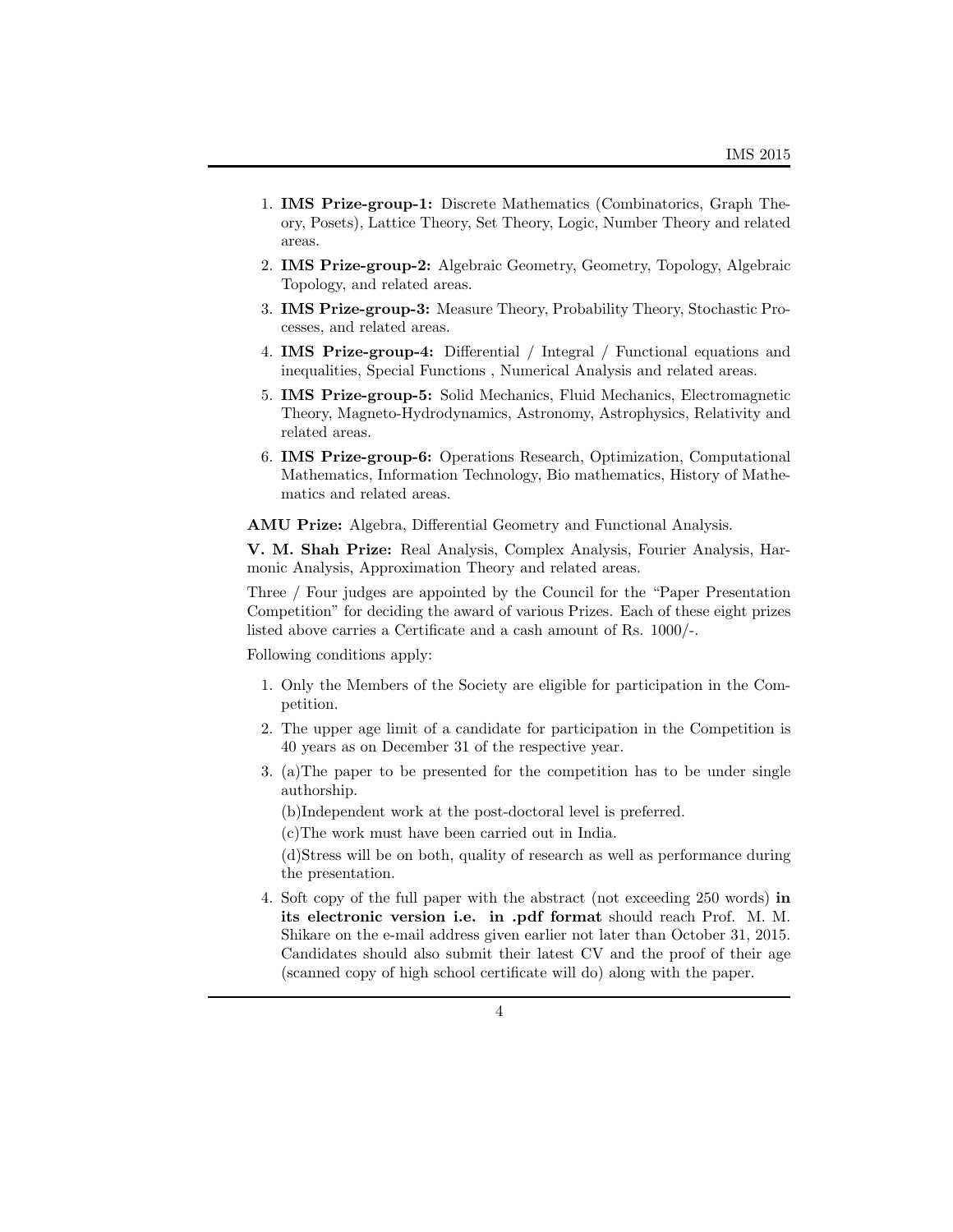**Note:** One who is already awarded a prize in a certain area in the past is not expected to participate in the competition for the prize in the same area.

### **An appeal:**

*All the Heads of the Departments / Institutions and the Research Supervisors are requested to encourage their research students for participation in this Competition.*

# **INSTRUCTIONS FOR PREPARING ABSTRACT**

The following instructions should be followed carefully to ensure smooth editing and printing of the abstract:

- 1. Soft copy of the Abstract is required.
- 2. The use of formulae and symbols should be minimized.
- 3. List of references should not form part of the abstract.
- 4. Classification of the abstract is a must.
- 5. Full address is not allowed, **e-mail address is a must.**
- 6. The word "abstract" should not be written.
- 7. The abstract must begin with the title of the paper.
- 8. Coma should be inserted at the end of the title and the name(s) of the author(s) be written on the same line.
- 9. The name of the author's town should be written in brackets after the name; in case of two (or more) authors from the same town, the town be mentioned only after the last author's name.

The abstract is likely to be rejected if any of these instructions (particularly  $(1), (2),$  $(5)$  and  $(7)$  is violated.

The **electronic versions of the paper and the abstract in .pdf format** should be sent to Prof. M. M. Shikare on the e-mail address given earlier so as to reach him not later than October 31, 2015 (after which date no paper will be accepted).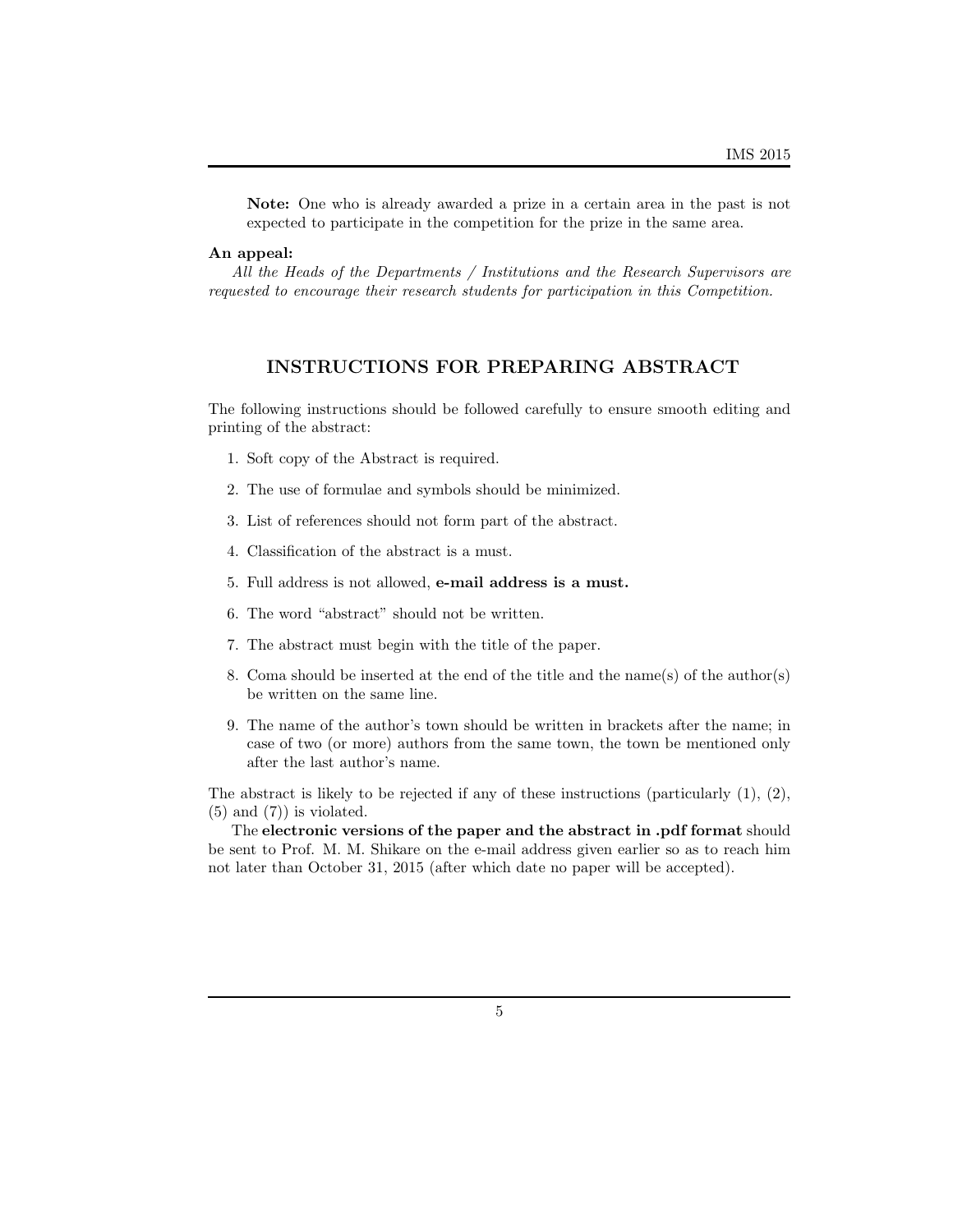### **FORMAT FOR THE ABSTRACT**

Name of the  $\text{Author}(s)$  : Institution(s)  $\qquad \qquad$  :

Name of the Presenter  $\qquad \, :$ 

Address for Correspondence :

ABSTRACT : The abstract must be accommodated in the space as in the box below in strict accordance with instructions given above. The word "abstract" must not be written in the box.

SECTION: The Section (A, B, C, etc.) should be carefully chosen and entered here. Refer the classification codes given earlier.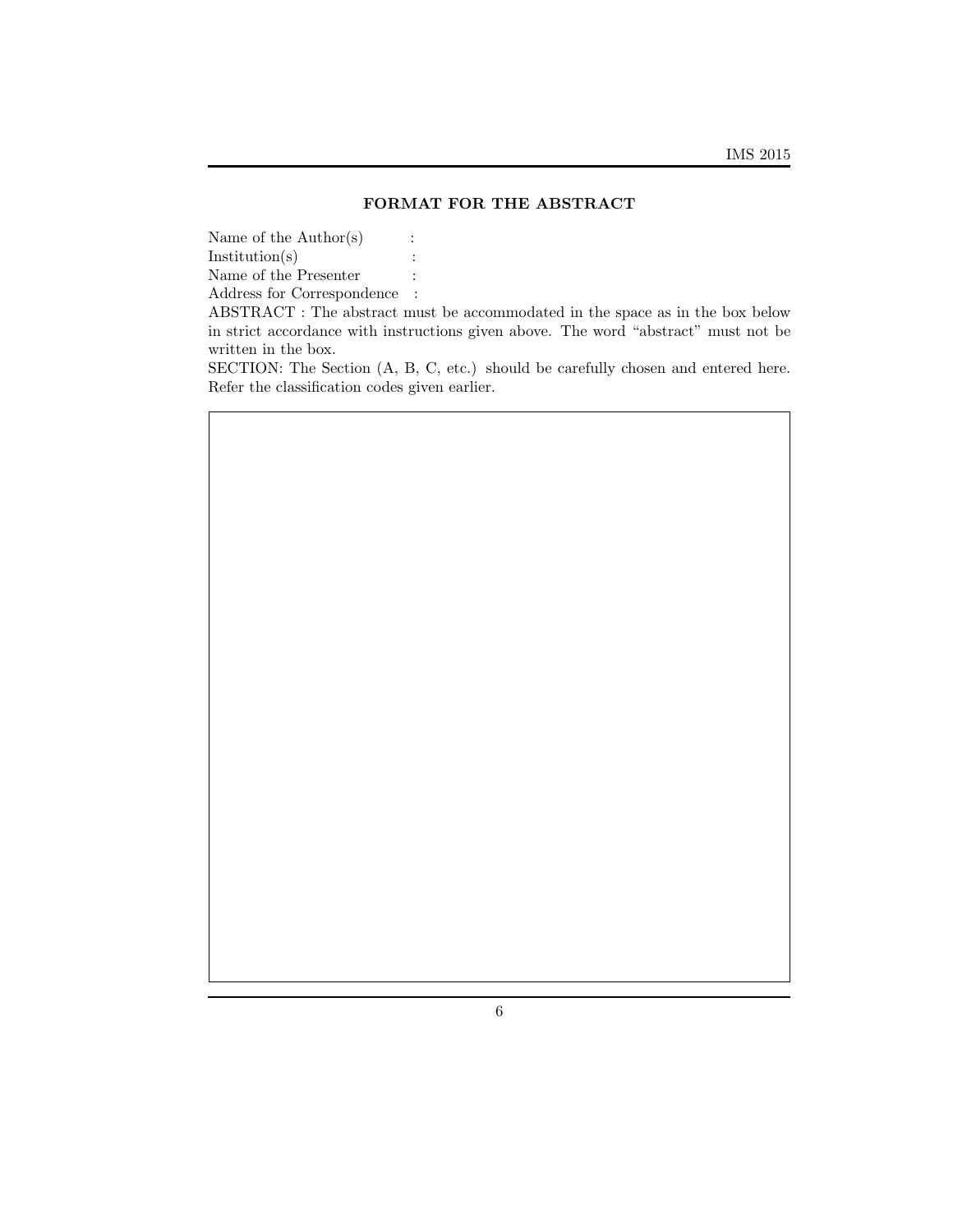#### **Periodicals published by the Society**

The Society publishes two periodicals - *The Journal of the Indian Mathematical Society* (JIMS ; the Journal ; ISSN 0019-5839) and *The Mathematics Student* (Math Student ; the Mathematics Student; ISSN 0025-5742) , both of which are quarterly.

- *∗ Only the research papers of high quality* are published in the Journal
- *∗* Ordinarily the following is published in The Mathematics Student :
	- the texts of Presidential Addresses, the Plenary talks and the Award Lectures delivered at the Annual Conferences,
	- the texts of the invited talks delivered at the Annual Conferences,
	- *•* research papers, and
	- the Proceedings of the Society's Annual Conferences, Expository & Popular articles, Book Reviews, Reports of IMS Sponsored lectures, etc.

### **Copyright: Copyright of the articles published in the Journal or the Mathematics Student lies with the Indian Mathematical Society.**

*Manuscript Submission :* For the Journal, manuscripts in the electronic form should be submitted to Prof. Satya Deo, Editor, JIMS (e-mail : jimsmorane@gmail.com). For The Mathematics Student, manuscripts in the electronic form should be submitted to Prof. J. R. Patadia, Editor, The Mathematics Student (e-mail: msindianmathsociety@gmail.com).

On the acceptance of the article, the authors are required to submit LaTeX file as well as pdf file of the article.

*Manuscript Style:* Manuscripts (including bibliographies, tables, etc.) should be typed double spaced on A4 size white paper with 1 inch (2.5 cm.) margins on all sides with font size 11 pt., preferably in LaTeX. Sections should appear in the following order : Title Page, Abstract, Text, Notes and References. Comments or replies to previously published articles should also follow this format with the exception of abstracts. While typing in LaTeX, the following Preamble be used:

\documentclass[10 pt,a4paper,twoside,reqno]{amsart}

\usepackage{amsfonts,amssymb,amscd,amsmath,enumerate,verbatim,calc}

\renewcommand{\baselinestretch}{1.2}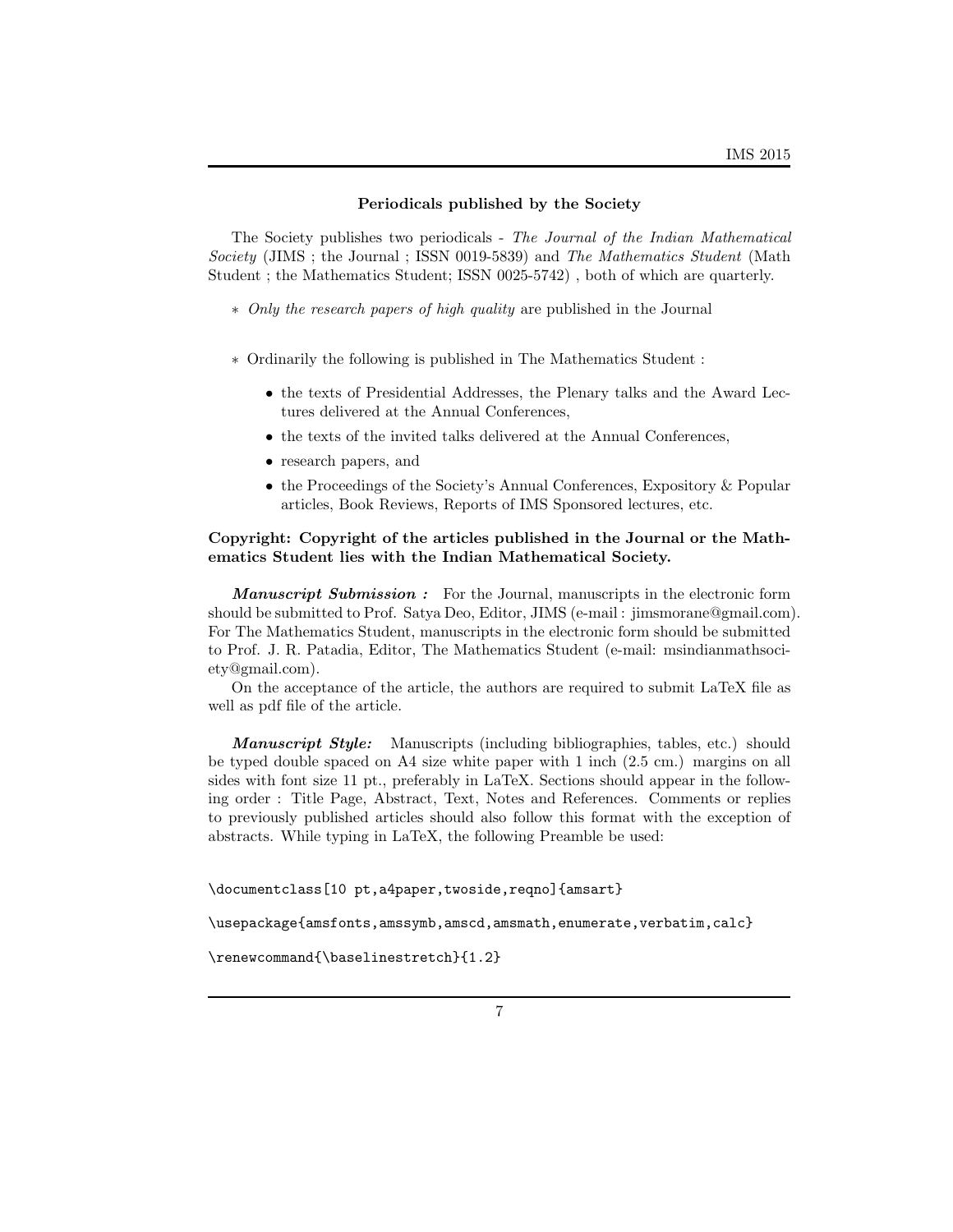\textwidth = 12.5 cm \textheight = 20 cm \topmargin = 0.5cm \oddsidemargin = 1 cm \evensidemargin = 1 cm \pagestyle{plain}

**Title Page:** The Title page should include the manuscript title, authors' names & permanent affiliations and the name, address & e-mail address of the author to whom galley proofs and soft copy (PDF file with watermarked "Author's copy") of the paper published (in place of reprints) is required to be sent.

*Abstract:* The following page should include an abstract of not more than 100 words, a list of two to six key words and AMS subject classification (2010).

*Text:* The text of the manuscript should begin on a new page. The introduction should have heading number 1. Subsequent section headings (including appendices) should be designated by Hindu-Arabic numerals  $(2,3,\ldots$  etc.) and subsection headings should be numbered 2.1, 2.2, etc. Figures, tables and displayed equations should be numbered consecutively throughout the text  $(1, 2, \ldots$  etc.). Equation numbers should appear flush left in parentheses and running variables for equation (e.g.,  $i = 1, 2, \ldots, n$ ) flush right in parentheses.

*References:* Responsibility for the accuracy of bibliographic citations lies entirely with the Authors. References in the body of the text should be in cross-reference style  $((\cite{}f) mode in LaTeX). Example: "... as mentioned in (\cite{}f), \cite{}f).$ Ramanujan (\cite{}) obtained the following result ...". References in the list at the end should be in alphabetical order of last name (not initials) and should be in bibliographic cross references mode/style.

Examples:

Reference to a journal publication: [1]*.* Birkhoff, G., *Neutral elements in general lattices*, Bull. Amer. Math. Soc. **46**  $(1940), 702 - 705.$ 

In LaTeX,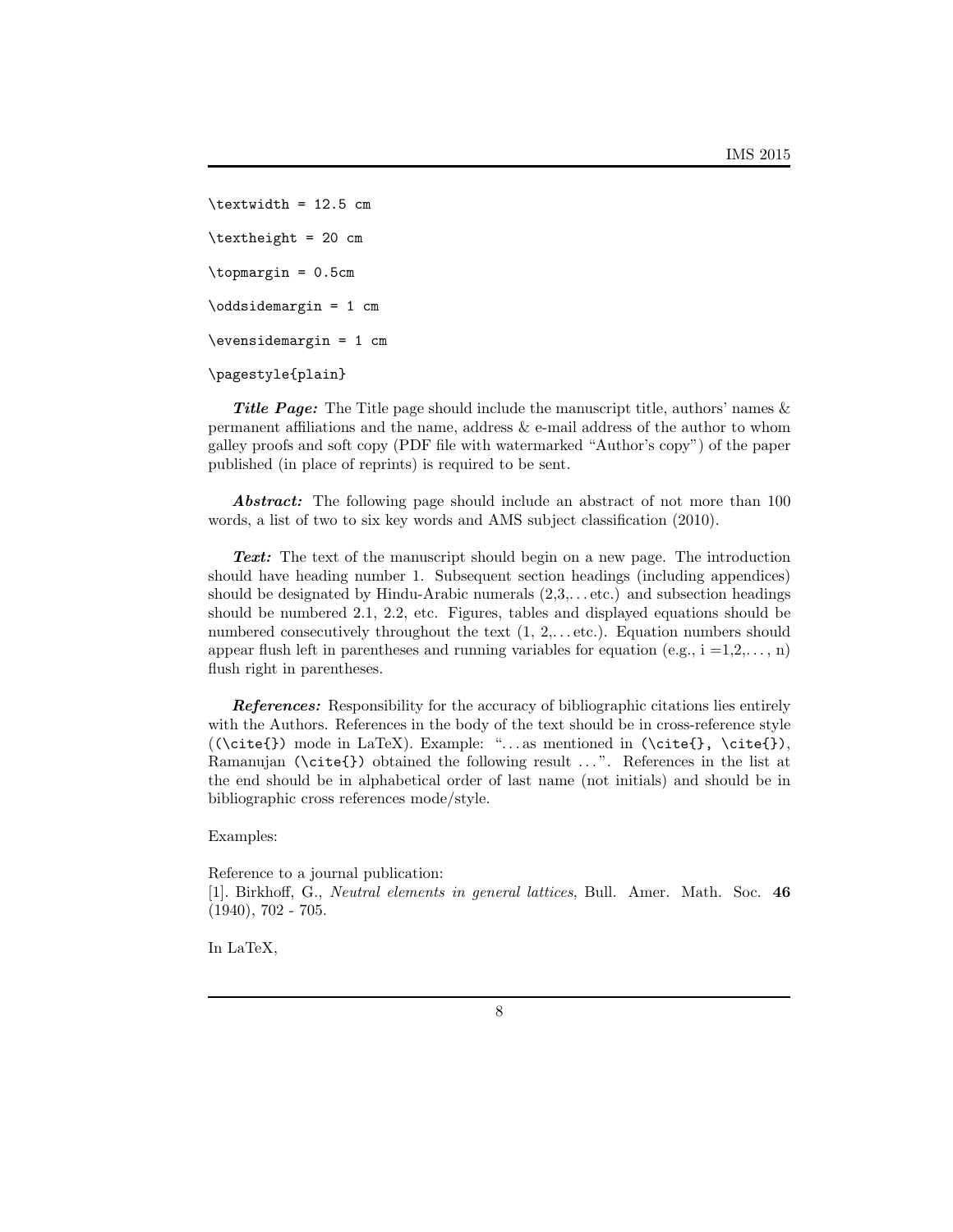\bibitem{Birk} Birkhoff, G., \textit{Neutral elements in general lattices},

Bull. Amer. Math. Soc. {\bf{46}}(1940), 702 - 705.

Reference to a book:

[1]*.* Munkres, J., *Elements of Algebraic Topology*, Addison - Wesley, 1984.

In LaTeX,

\bibitem{Munkrs} Munkres, J., \textit{Elements of Algebraic Topology},

Addison - Wesley, 1984.

*Illustration Style:* Originals for illustrations should be sharp and of good contrast. Each Figure and Table should be mentioned in the text and numbered consecutively using Hindu-Arabic numerals. For each Figure and Table, its desired location in the text should be clearly specified. Each Figure and Table must have a caption. Example of proper style for captions : 'Figure 1' or 'Table 1'. Suggested Figure formats are : TIFF, GIF, EPS, PPT and Postscript. Files should be at least 300 dpi.

**Reprints:** Authors of the papers printed in the Journal as well as in The Mathematics Student shall be entitled to receive a **soft copy (PDF file with watermarked " Author's copy")** of the paper published.

There are **no page charges** for publications in the Journal as well as in The Mathematics Student. However, **if author(s)** (whose paper is accepted for publication in any of the IMS periodicals) **is (are) unable to send the LaTeX file of the accepted paper, then a charge Rs. 100/- (US \$ 10/-) per page will be levied for LaTeX typesetting charges.**

#### **Subscriptions**

*∗* Annual subscription for the Journal / The Mathematics Student : For each periodical

- Rs.1500/- for Libraries of Educational Institutions in India provided the subscription is direct or through an agent who gives complete name and address of the subscriber. The supply will be made directly to the subscribing library.
- Rs. 1800/- for Libraries of Educational Institutions in India when the subscription is made through an agent who gives complete name and address of the subscriber. The supply will be made directly to the subscribing library. The agents will get 15% discount.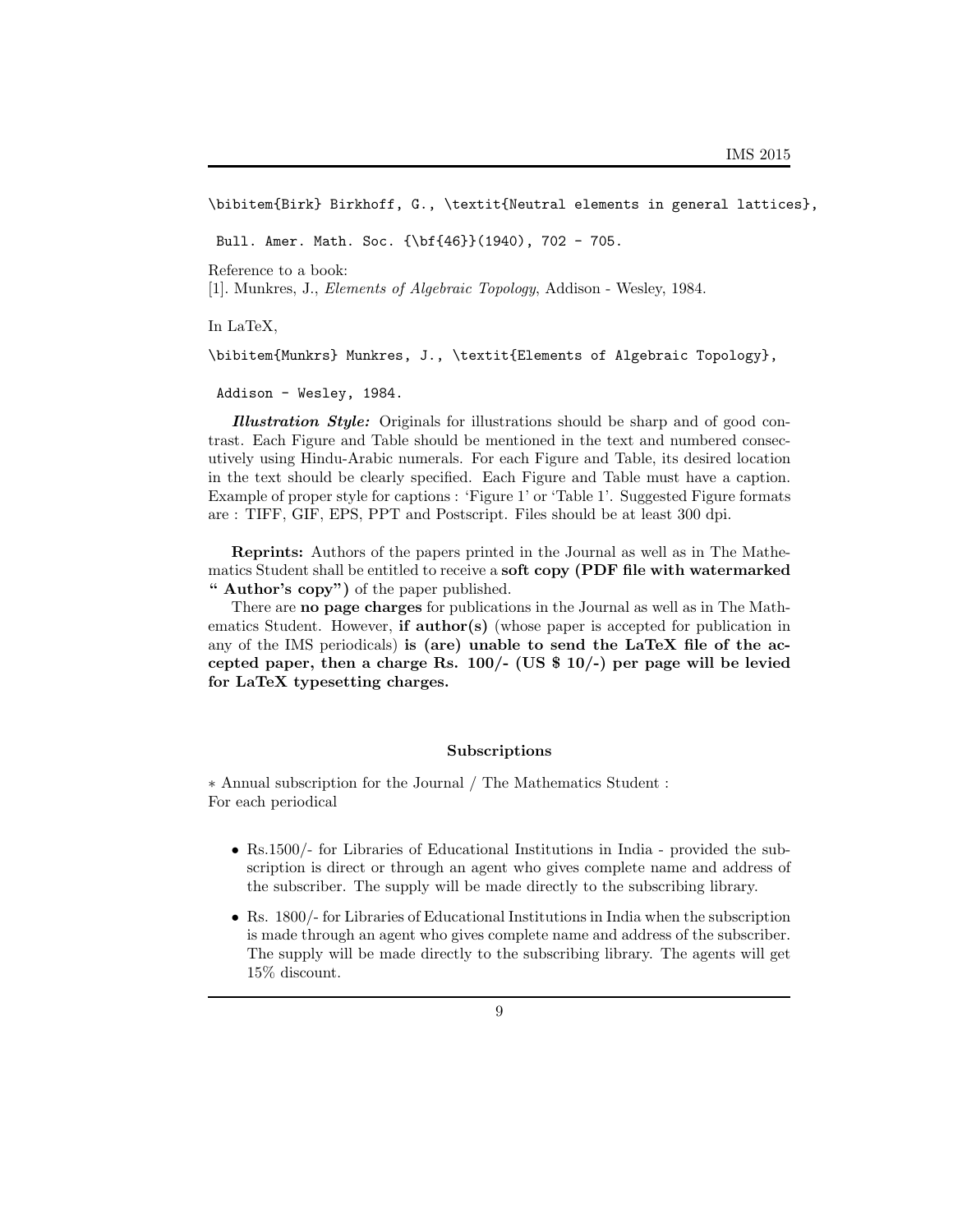- Rs. 6000/- for others for personal use or to the agents who do not supply the names and addresses of the end users. In this case, the agents will get 20% discount.
- *•* US \$150/- for personal use or for Libraries outside India. The agents are entitled to get 20 % discount on their orders.

Each issue of The Mathematics Student is being sent to the Life Members **in electronic form** to their e-mail address registered by the members with the Society for their personal use (not for circulation). No hard copy of this periodical will be sent to the Members. Those Members who have not registered their e-mail address are requested to register it on *<*imsgoesgreen@gmail.com*>*. It may please be noted that the contents of The Mathematics Student will continue to be available on the Society's website www.indianmathsociety.org and a physical copy of The Mathematics Student will continue to be available at the IMS Library (Ramanujan Institute of Advanced Study in Mathematics, Madras University, Chennai) as well as at the Registered Office of the Society (Department of Mathematics, Savitribai Phule Pune University, Pune - 411 007) for reference during office hours.

#### **Membership of the Society**

### **Life Membership Fees:**

Rs.2000/- (US \$1000/- for those residing outside India - referred to as *International Life Members*).

The Life Members of the Indian Mathematical Society who have registered their e-mail with the Society are entitled to a FREE online access to The Mathematics Student or a FREE copy, **online in electronic form**, of The Mathematics Student for their personal use (not for circulation).

#### **Ordinary Annual Membership Fees:**

Rs. 250/- (US \$100/- for those residing outside India).

#### **Sessional Membership Fees :**

Rs. 250/- (US \$100/- for those residing outside India).

Sessional Members are those who join the Society only for a particular Session. They may contribute paper(s) for presentation and / or participate in any of the academic programmes held during the Session.

*• Membership form is available on the IMS website.*

### **Business Correspondence and Payments:**

All business correspondence be addressed to Prof. S. K. Nimbhorkar, Treasurer, IMS;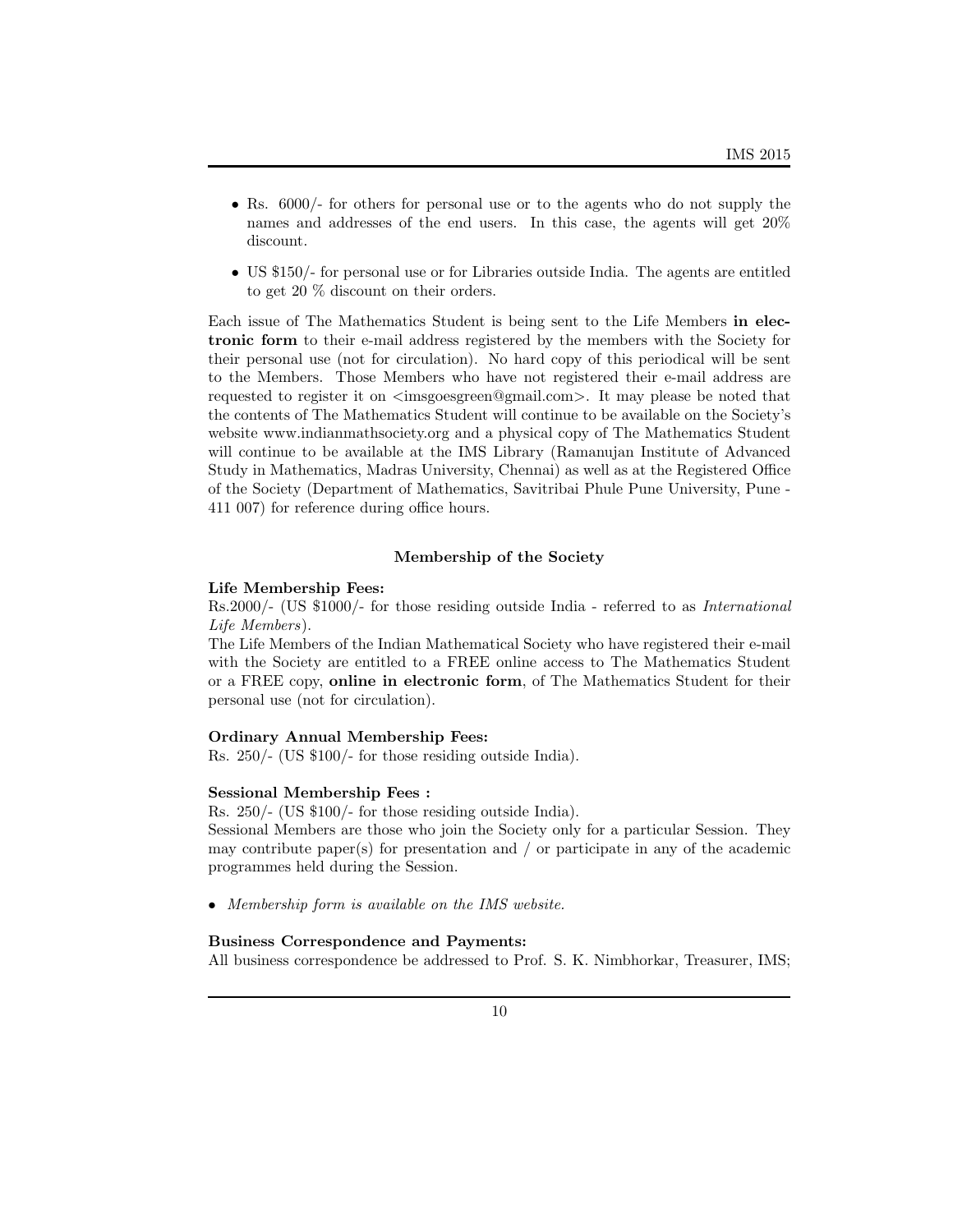Department of Mathematics, Dr. B. A. M. University, Aurangabad - 431 004 (Maharashtra), India. All payments are to be made to Prof. S. K. Nimbhorkar, Treasurer, IMS by DD drawn in favour of **"The Indian Mathematical Society"** payable at **Aurangabad** (Maharashtra), India at the address mentioned above.

### **Member in good standing:**

A member is considered to be of good standing in a particular year if he/she has paid his/her Membership fees by **July 31** of that year.

#### **IMS Library**

The Indian Mathematical Society Library is housed in the Campus of the Ramanujan Institute for Advanced Study in Mathematics, University of Madras, Chennai - 600 005 ever since it was shifted from Pune.

The Library receives many journals on Exchange basis and has a rich collection of back numbers of reputed mathematical journals received from all over the world. The complete catalogue of the back volumes of all the periodicals published by the Society as well as those received in exchange by the Society and available in the IMS Library, Chennai, is now displayed on the IMS website. There is a spate of request for photocopies of articles published in these journals and the Library attends to these demands promptly. If a particular journal is not available in the IMS Library, the scholars / students are requested to contact other Libraries where it is likely to be available providing them with the addresses of those Libraries.

The address of the IMS Library is:

The Indian Mathematical Society Library, The Ramanujan Institute for Advanced Study in Mathematics, University of Madras, Chepauk, Chennai - 600 005. Phone :  $(O)$  +91-44-25360357,  $(M)$  +91 - 9444835592 e-mail: ramajayamsaha@yahoo.co.in

For further information one may contact Prof. R. Sahadevan, Director, Ramanujan Institute for Advanced Study in Mathematics, University of Madras, Chennai, who is the Honourary Librarian for the Indian Mathematical Society Library.

## **NOMINATIONS FOR ELECTION TO THE COUNCIL OF THE SOCIETY**

The Council has made the following nominations for elections to the Council:

President: Prof. D. V. Pai, IIT Bombay, Mumbai for the election to the office of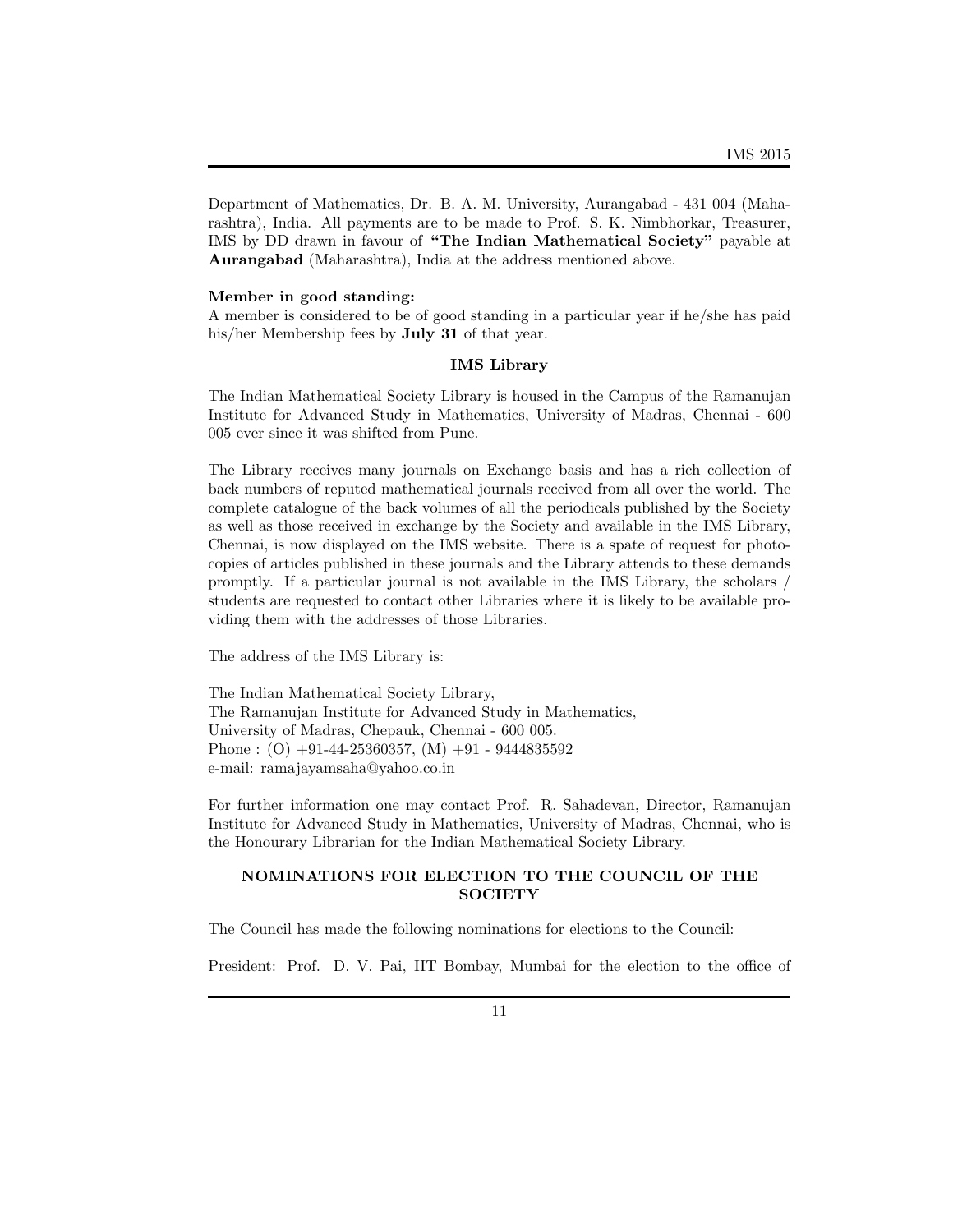the President of the Society for a period of one year w. e. f. April 1, 2016.

As the Office bearers ( for the next three years w.e.f April 1, 2016), the Council made the following nominations:

- (a) General Secretary: Prof. N. K. Thakare
- (b) Academic Secretary: Prof. Piyush Chandra
- (c) Treasurer: Prof. S. K. Nimbhorkar
- (d) Editor, JIMS: Prof. Satya Deo
- (e) Editor, The Math Student: Prof. J. R. Patadia

Dr. S. P. Tiwari (Indian School of Mines, Dhanbad) and Prof. P. Veeramani (IIT, Chennai) are nominated for election as members of the Council for a period of three years w. e. f. April 1, 2016.

Prof. M. M. Shikare, Department of Mathematics, Savitribai Phule Pune University, Pune is appointed by the Council as an Administrative Secretary of IMS for three years with effect from April 1, 2016.

Any member of the Society may submit to the Returning Officer, *Prof. M. M. Shikare*, Department of Mathematics, Savitribai Phule Pune University, Pune - 411 007, Maharashtra, India an alternative list of name(s) for some or all of the above vacancies; only such nominations being considered valid as are supported in writing by a letter of consent from each one of the candidates proposed by a member, so as to reach the Returning Officer not later than the October 5, 2015.

The nominations made by the Council with an indication made to that effect, together with other valid nominations made by members of good standing of the Society shall be submitted by the Returning Officer to all members of the Society in good standing by means of ballot papers sent by post by November 10, 2014 with instructions to be returned to him latest by the December 10, 2015.

(A member will be considered to be of good standing if his/her membership Fees are not in arrears and if he/she has paid his/her membership Fees for the current year by July 31, 2015).

The Returning Officer shall collect the ballot papers returned to him by the members up to December 10, 2015 and carry them to the venue of the Conference, where they will be opened and counted by him (or his nominee) in the presence of a committee consisting of the President (or his nominee) and the other Secretaries. A simple majority shall determine the result of the election in each case.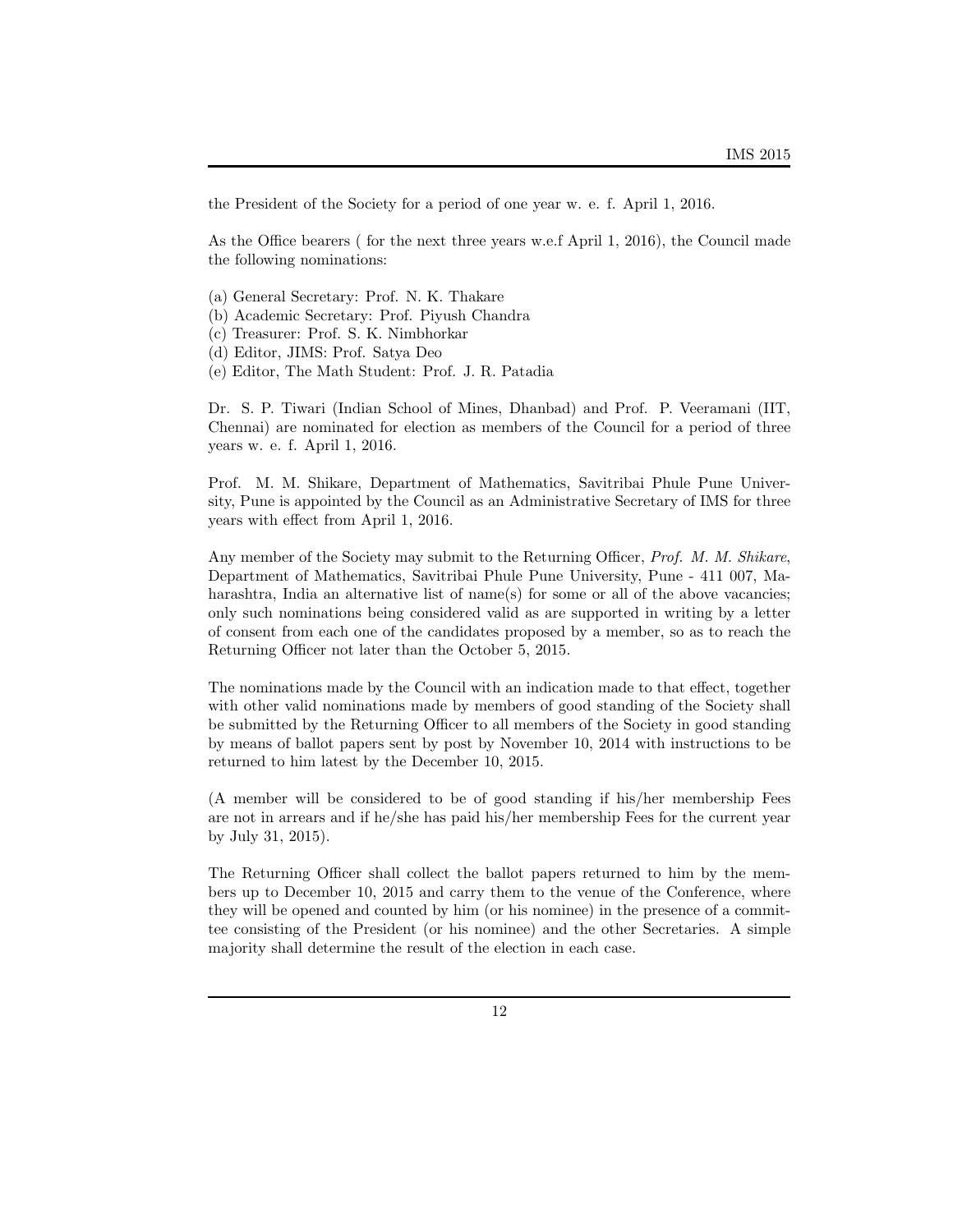The list of newly elected office-bearers and additional members of the Council shall be announced at the General Body Meeting going to be held during the Annual Conference. The new Council shall assume charge of its office with effect from the April 1, 2016.

# **MINUTES OF THE ANNUAL GENERAL BODY MEETING OF THE SOCIETY HELD ON DECEMBER 30, 2014 AT 12:15 PM IN THE GOLDEN JUBILEE AUDITORIUM OF THE INDIAN SCHOOL OF MINES, DHANBAD**

The Annual General Body Meeting of the Indian Mathematical Society was held on Tuesday, the 30*th* December 2014 at 12.15 p.m. in the Golden Jubilee Auditorium of the Indian School of Mines, Dhanbad, Jharkhand under the presidentship of Prof. S. G. Dani.

The following business was transacted.

**Item No. 1.** To confirm the Minutes of the General Body meeting held on Tuesday, December 31, 2013 at 12.15 p.m. in Seminar Hall No. 1 of the Rajagiri School of Engineering and Technology, Rajagiri Valley, Cochin, Kerala.

The Minutes of the General Body meeting held on December 31, 2013 at 12.15 pm at Cochin were confirmed.

**Item No. 2.** To receive the report of the General secretary for the year 2014.

Report of the General Secretary for the year 2014.

- 1. The IMS News Letters No. 31 in March 2014 and No. 32 in August 2014 were published. They are also displayed on the website of the Indian Mathematical Society. The soft copies of these News Letters have been sent by e-mails to all the members of the Society.
- 2. The meeting of the office bearers of the IMS and the representative of the Informatics (India) Ltd., concerning online publications of the periodicals, was held on 26*th* June 2014 at 11.00 am in the Department of Mathematics, Savitribai Phule Pune University, Pune.
- 3. As per the earlier decision, the second meeting concerning online publication of JIMS and digitization of the back volumes of the periodicals of IMS was held with the representatives of Informatics (India) Ltd., Bangalore on 13*th* July 2014 in the conference room of the Guest House of the Savitribai Phule Pune University, Pune from 10.00 am to 11.00 am. Various aspects concerning online publication of JIMS, digitization of periodicals as well as a preliminary draft of the memorandum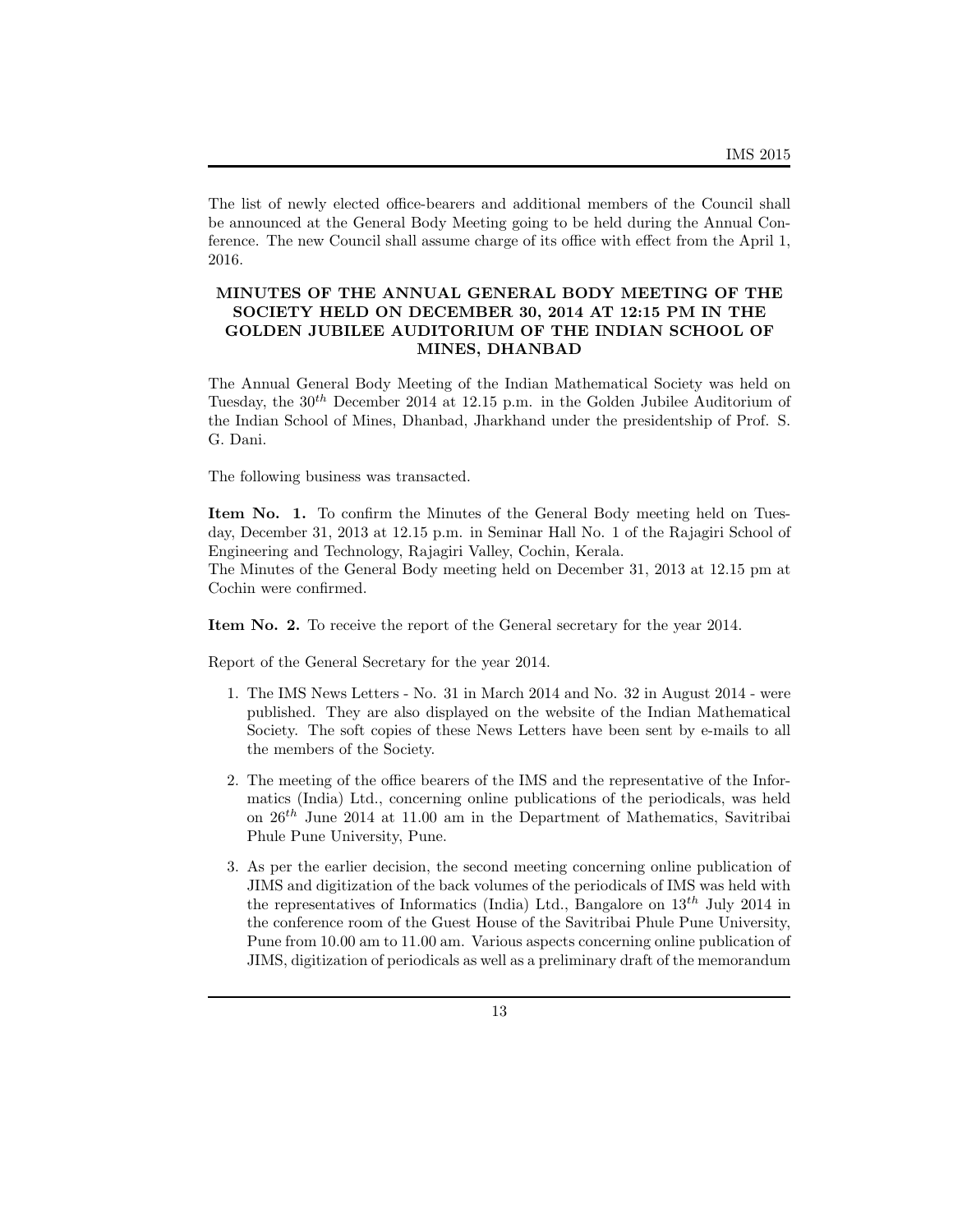to be signed between IMS and Informatics (India) Ltd. were discussed in the meeting.

- 4. The meeting of the Academic Planning Committee for the 80*th* Annual Conference was held on Sunday, the 13*th* July 2014 from 11.00 am in the conference room of the Guest House of the Savitribai Phule Pune University, Pune. The meeting was presided over by Prof. S. G. Dani. The names for four memorial award lectures, plenary talks, invited talks, list of symposia and their conveners were finalized in the meeting. Invitations to the speakers of the Award Memorial Lectures were sent.
- 5. A committee of Prof. Satya Deo (Chairman), Prof. J. R. Patadia and Prof. M. M. Shikare was appointed to recommend the name of the author of the best research paper (published in JIMS and Math Student during 2012) for the award of A. Narasinga Rao Memorial Prize for the year 2012. The committee recommended Dr. Sanjay Kumar, Department of Mathematics, Deenbhandhu Chhotu Ram University of Science and Technology, Murthal, Sonepat for this award.
- 6. P. L. Bhatnagar Memorial Prize for 2014 has been awarded to Mr. Sangik Saha (Kolkata West Bengal) for being the top scorer for the Indian Team at the 55*th* International Mathematics Olympiad (IMO) held during July 3-13, 2014 at Cape Town, South Africa.
- 7. During the year of the report 190 new life members were enrolled, besides 70 sessional members.
- 8. A timely guidance and the help has been provided to Dr. S. P. Tiwari, Local organizing secretary of the 2014 IMS conference pertaining to raising of funds, local arrangements and inaugural function of the conference.
- 9. Each Life Member of the Society is now allotted a Permanent Membership Number. The complete list of Life Members of the Society is now available on the IMS website.
- 10. The complete catalogue of the back volumes of the periodicals published by the Society as well as those received in exchange by the Society and available in the IMS Library, Chennai is now available on the IMS website.

**Item No. 3.** To receive the Report of the Academic Secretary-2014.

The Academic Secretary, Prof. M. M. Shikare presented the brief report on the academic activities for the year 2014.

1. The meeting of the Academic Planning Committee (APC) of the IMS was held at the Department of Mathematics, Savitribai Phule Pune University, Pune on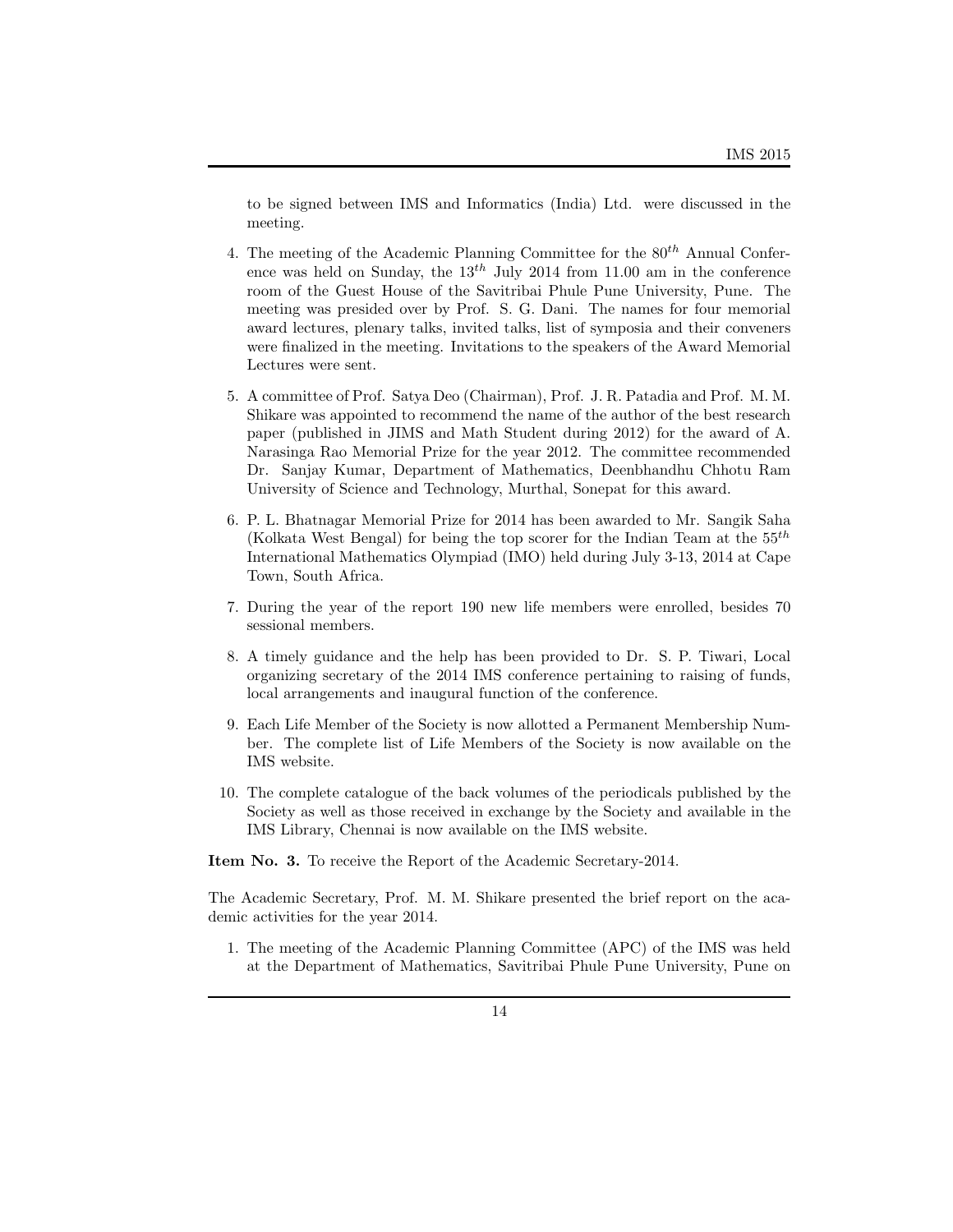July 13, 2014. The names of the four memorial award lecturers, plenary speakers, invited speakers, the topics of the symposia and their conveners were decided as per the following details.

- 2. Memorial Award lectures:
	- (i) 25*th* Hansraj Gupta Memorial Award Lecture, Ritabrata Munshi, TIFR, Mumbai
	- (ii) 25*th* V. Ramaswami Aiyer Memorial Award Lecture, Sudhir Ghorpade, IIT, Mumbai
	- (iii) 28*th* P. L. Bhatnagar Memorial Award Lecture, S. K. Tomar, Punjab University, Chandigarh
	- (iv) 25*th* Srinivasa Ramanujan Memorial Award Lecture, B. V. Rajaram Bhat, ISI, Bangalore
- 3. Plenary talks :
	- (i) Prof. Rajesh Gopakumar, Harish-Chandra Research Institute, Allahabad
	- (ii) Prof. Kim Plofkar, New York (USA)
- 4. Invited talks (One hour) :
	- (i) Govinda Rangarajan, Department of mathematics, Indian institute of Science, Bangalore
	- (ii) Prof. M. Mursaleen, Aligarh Muslim University, Aligarh
	- (iii) Ashish Upadhyay, IIT, Patna
- 5. Invited talks (half an hour):
	- (i) Dr. Mahender, Singh, IISER, Mohali
	- (ii) Dr. J. N. Choudhary, Jalgaon
	- (iii) Dr. V. V. Joshi, Savitribai Phule Pune University, Pune
- 6. Symposia and their conveners:
	- (i) Chaos and Complexity in Nonlinear Phenomena: Prof. R.. K. Upadhyay, ISM, Dhanbad
	- (ii) Ergodic Theory: Prof. Anish Ghosh, TIFR, Mumbai
	- (iii) Nonlinear Analysis (In memory of late Prof. S. P. Singh, Canada): Prof. Q. H. Ansari, AMU, Aligarh
	- (iv) Number Theory: Prof. S. A. Katre, Savitribai Phule Pune University, Pune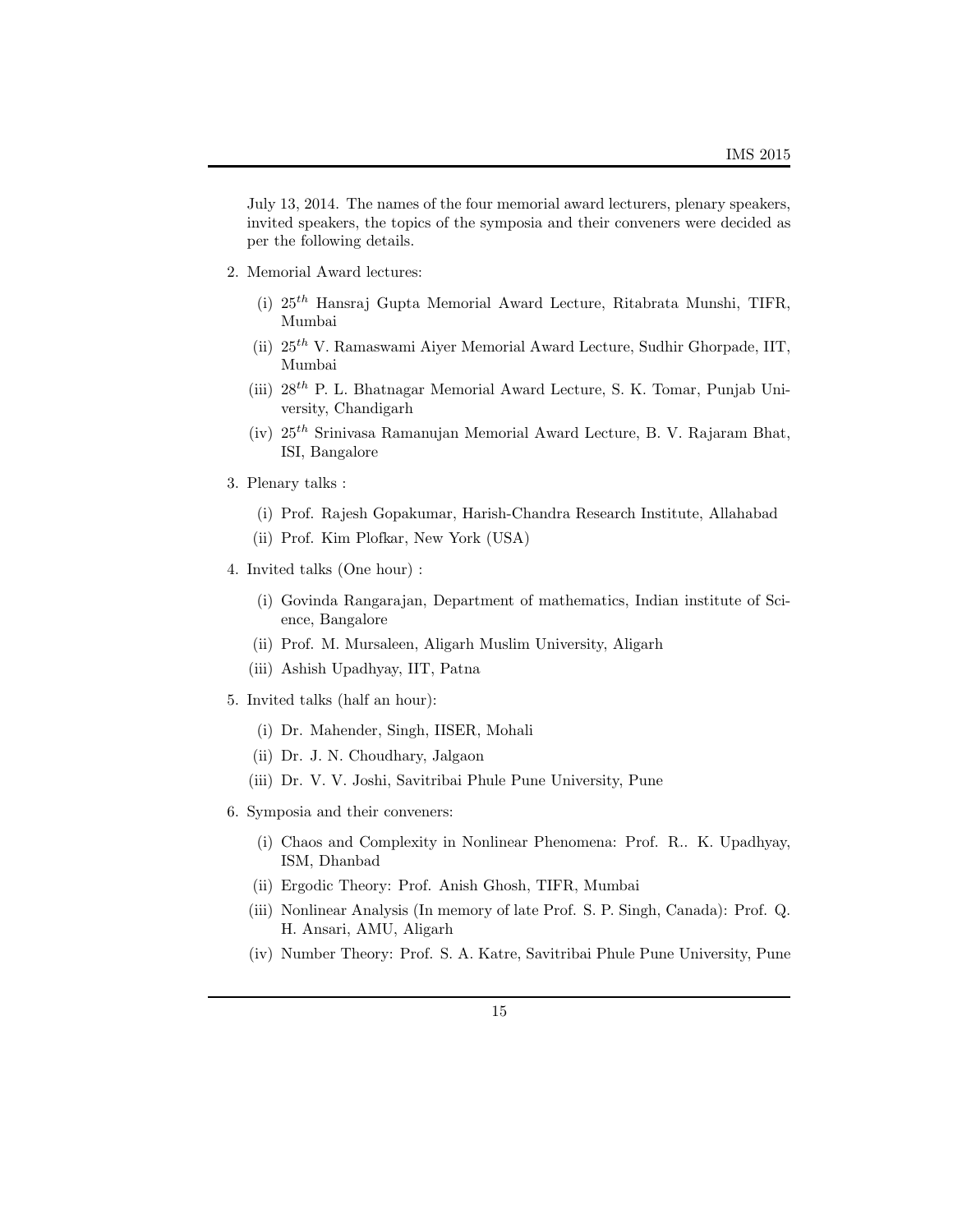- 7. The invitations were sent to the above mathematicians providing them the necessary details regarding the organization of the conference. They were requested to send the titles and the brief abstracts of their talks. The conveners of the symposia were requested to identify the speakers of the symposia and get the titles and abstracts of their talks.
- 8. In all 71 papers were received for oral presentations in the Conference while 16 papers were received for various prizes. The abstracts of the papers (in the form of soft files) were sent to Dr. S. P. Tiwari, local organizing secretary for printing them in the abstracts booklet of the conference.
- 9. The Academic programme of the conference was prepared in the month of November 2014. The programme was displayed on the website of the Indian Mathematical Society.

**Item No. 4.** To receive the report of the Administrative Secretary of the Indian Mathematical Society for the year 2014.

Report of the Administrative Secretary for the year 2014.

- 1. Assistance was provided to the General Secretary
	- (i) for sending e-mails of thanks and appreciations to the speakers of the Memorial Award lectures, Invited talks and conveners of the symposia, local organizing secretary;
	- (ii) for informing the President of his election to the post of President of the IMS; and
	- (iii) for informing Elected Council members of their election
- 2. The Minutes of the Council meeting and the general body meeting held at Cochin were prepared under the guidance of the General Secretary.
- 3. The print copies of JIMS Volume 81, nos. 3-4 (July- Dec. 2014) and JIMS Volume 82, nos. 1-2 (January - June 2015) were received from Parashuram Process, Pune and preserved in the Library of the Mathematics Department, Savitribai Phule Pune University, Pune. The camera ready copy of The Math. Student, Vol. 83, Numbers 1-4, (2014) was forwarded to the Parashuram Process for the purpose of printing.
- 4. The copies of JIMS Vol. 81 (No. 1-2 ) and Vol. 81 (nos. 3-4) were sent to the subscribing institutes and Universities by registered parcels. The account of corresponding expenses has been maintained.
- 5. Arrangements were made for holding the meeting of the Academic Planning Committee on Sunday, the 13*th* July 2014 from 11.00 am in the conference room of the Guest House of the Savitribai Phule Pune University, Pune.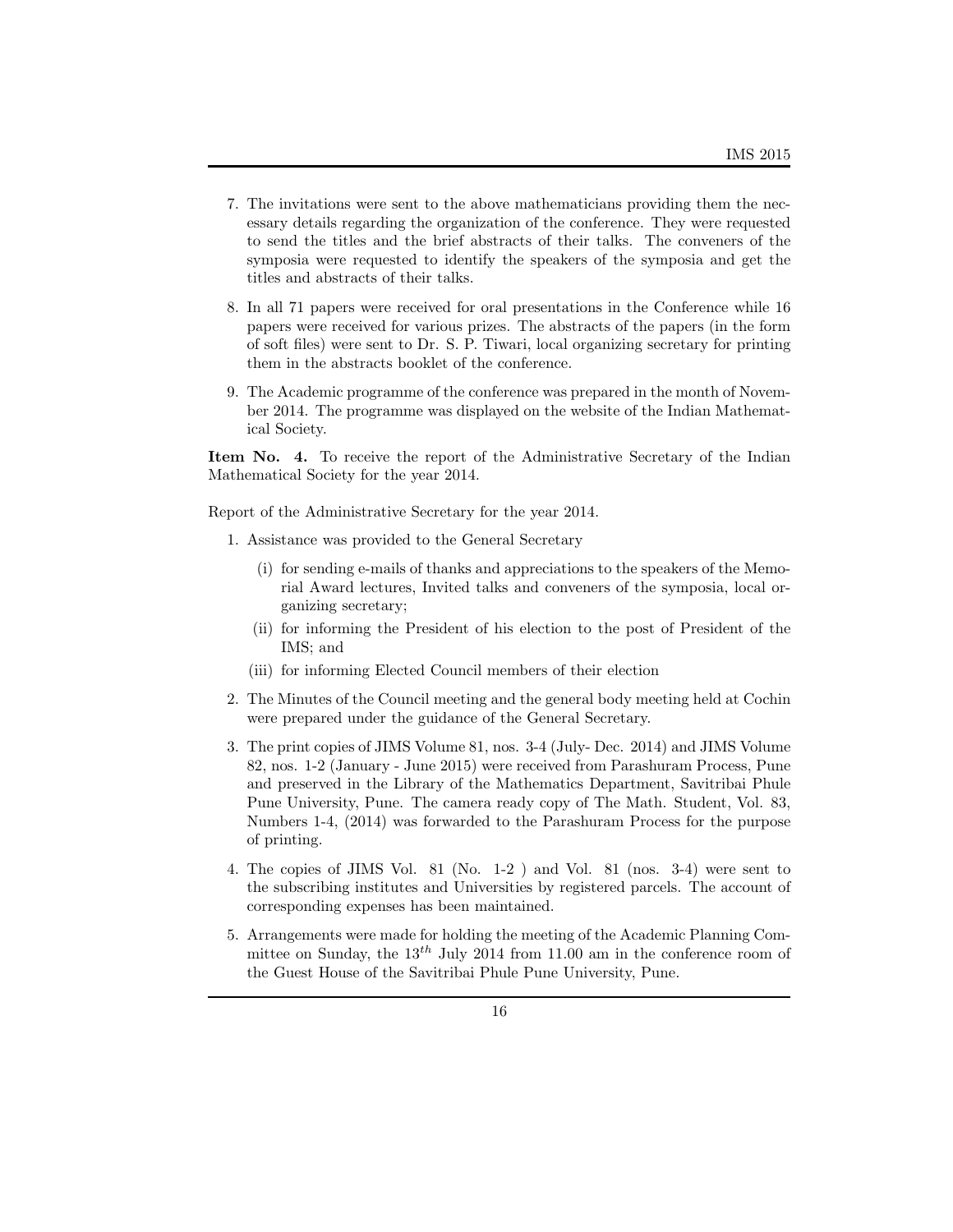- 6. IMS News Letter Nos. 31 and 32 were prepared and sent by e-mails to the life members of the IMS.
- 7. Back volumes of JIMS and The Math Student (about one thousand copies) sent by Prof. S. P. Arya to Pune were collected from Rajastan Golden Trans. Com. and were carried to IMS office at Aundh, Pune.
- 8. Invitation was sent to Mr. Sagnik Saha for attending the Inaugural function of IMS and receiving the P. L. Bhatnagar memorial prize awarded to him.
- 9. The records / documents such as minutes of the Council meeting, minutes of the general body meeting, copies of the News Letters, copies of agenda for Council meeting, General body meeting etc. have been maintained.

**Item No. 5.** To consider the Audited Statement of Accounts for the year 2013-2014 and budget for the year 2015-2016.

The Audited Statement of Accounts for the year 2013-2014 and budget for the year 2015-2016 presented by the Treasurer, Prof. S. K. Nimbhorkar were approved.

**Item No. 6.** To receive the report of the Editor, The Journal of the Indian Mathematical Society for 2014.

Report of the Editor, Journal of the Indian Mathematical Society.

*•* Manuscript status:

Number of manuscripts pending with the referees or under process at the end of  $2013$  : 30 Number of manuscripts received during 2014 : 70

| Total | 100<br>$\bullet$ |
|-------|------------------|
|       |                  |

| Number of manuscripts accepted in 2014<br>Number of manuscripts not accepted<br>Number of manuscripts with the referees or under process : 19 | : 24<br>$\div$ 57 |
|-----------------------------------------------------------------------------------------------------------------------------------------------|-------------------|
| Total                                                                                                                                         | $\div$ 100        |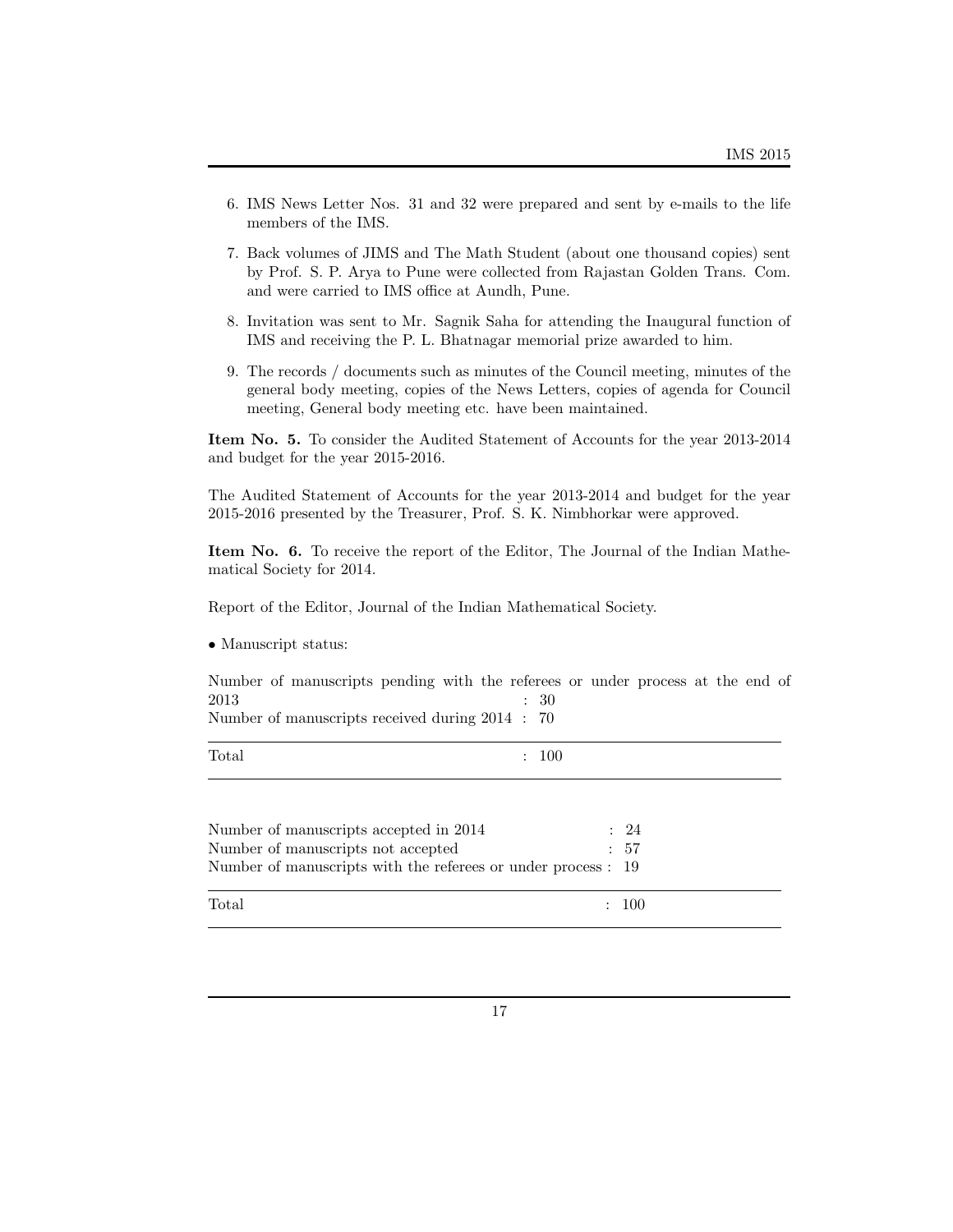*•* Publication status:

Volume 81 (1- 2) 2014 of the Journal of the Indian Mathematical Society was published and sent to the subscribers in January 2014.

Volume 81 (3 - 4) 2014 of the Journal of the Indian Mathematical Society was published in June 2013 and sent the subscribers in July 2014.

Volume 82(1 - 2) 2015 of the Journal of the Indian Mathematical Society is being released in the inaugural function of this conference and will be sent to subscribers in January 2015.

Volume 82 (3 - 4) 2015 of the Journal of the Indian Mathematical Society is under preparation and will be published in July 2015.

The Chief Editor, JIMS puts on record his grateful thanks to the referees from India and abroad for their assistance and support to JIMS. The editor also expresses his sincere thanks to the Treasurer of IMS, Prof. S. K. Nimbhorkar and the Admn. Secretary Prof. M. M. Shikare for providing valuable assistance in the overall publications of JIMS.

**Item No. 7.** To receive the report of the Editor, The Mathematics Student for 2014.

Report of the Editor of The Mathematics Student for 2014

### **Publication Status:**

• The soft copy of the Vol. 82, Nos. 1-4, (2013) of The Mathematics Student is sent on line to all the Life Members (who have registered their e-mail id on line on imsgoesgreen@gmail.com or jamanadaspat@gmail.com or sknimbhorkar@gmail.com ) at their registered e-mail addresses. The contents of this volume as well as the entire volume is available on the Society's website.

*•* The Vol. 83, Nos. 1- 4, (2014) of The Mathematics Student is published. Its soft copy will be sent on line to all the life members by the end of January 2015 at their registered e-mail addresses. The contents of this volume as well as the entire volume is already available on the Society's website.

• There is no backlog as regards to the publication of The Mathematics Student.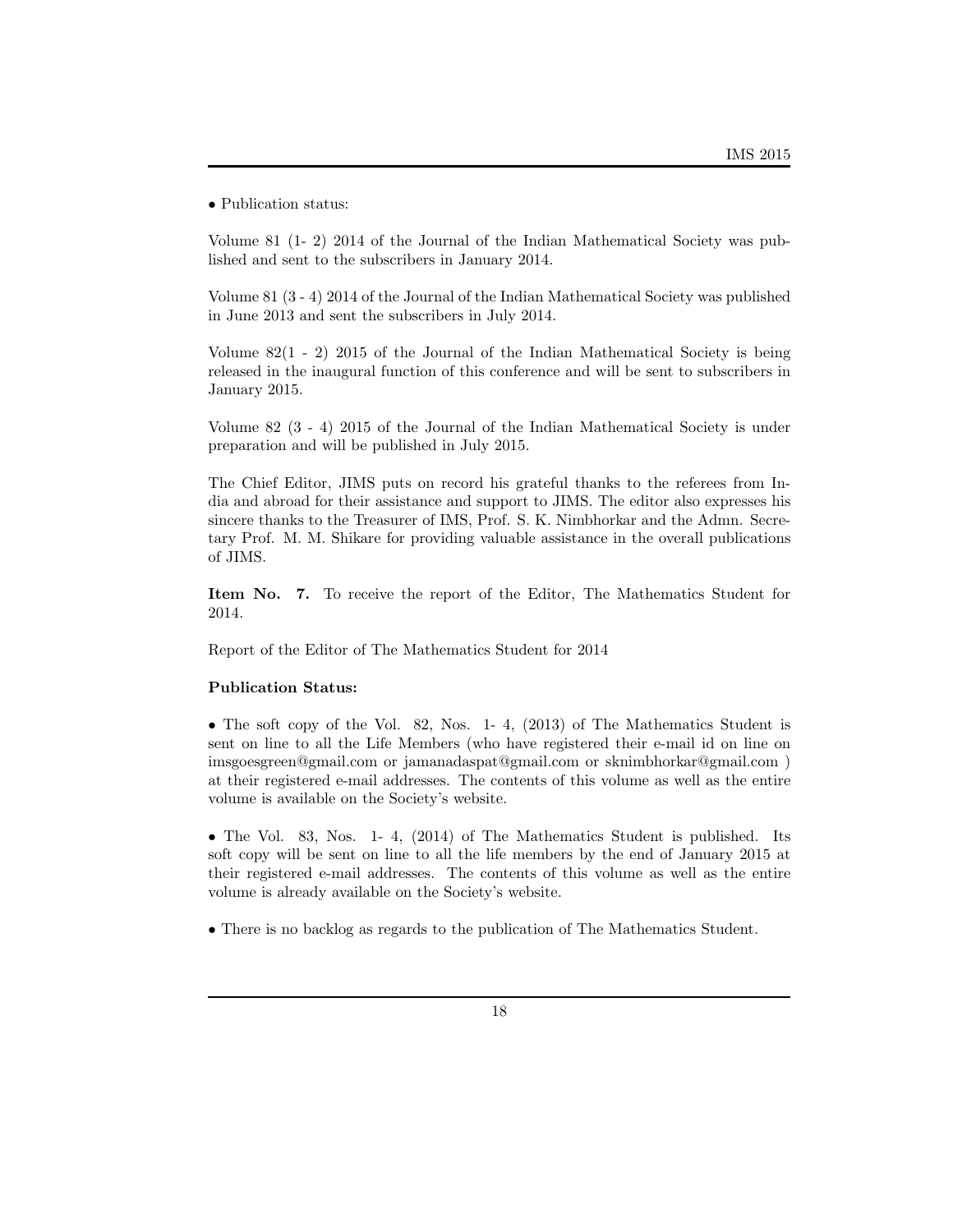### **Manuscript Status:**

• 38 manuscripts are received during the period from December 24, 2013 to December 23, 2014 and 13 manuscripts were reported as pending with the referees in the last report.

• Out of these total 51 manuscripts, 06 are accepted, 26 are not accepted and 19 are pending with the referees.

### **Acknowledgements:**

• The Editor takes this opportunity to put on record his sincere thanks and profuse gratefulness to the referees for their continuous support and assistance in our sustained efforts for timely publication of The Mathematics Student. The Society looks forward to the active assistance in the constructive reviewing work as well as quality contributions from the large pool of mathematicians from India and abroad.

• The Editor thanks the Treasurer Prof. S. K. Nimbhorkar for his assistance in getting done the composing work of the Vol. 83, Nos. 1-4, (2014) of The Mathematics Student.

• The Editor expresses his sincere and heartfelt thanks to the Administrative Secretary Prof. M. M. Shikare and the Pune Press for their assistance in getting the Vol. 83, Nos. 1-4, (2014) of The Mathematics Student printed, and thus in its timely publication, at a very short notice of just ten days!

### **Call for research contributions:**

• Contributions are welcome and are assured of all the sincere efforts for prompt processing.

**Item No. 8.** To consider the venue of the Annual Session of the next Conference.

The Council accepted the firm invitation from the Director, Visvesvaraya National Institute of Technology (VNIT), Nagpur for organizing the 81*st* Annual Conference of the Indian Mathematical Society. Prof. G. P. Singh, Professor of Mathematics and Dean (Students Welfare), VNIT will be the Local Organizing Secretary.

**Item No. 9.** Announcements of the results of the following elections: President for the year 2015-2016 and three members of the Council for a period of three years w. e. f. April 01, 2015.

The returning officer Prof. M. M. Shikare reported that the following members are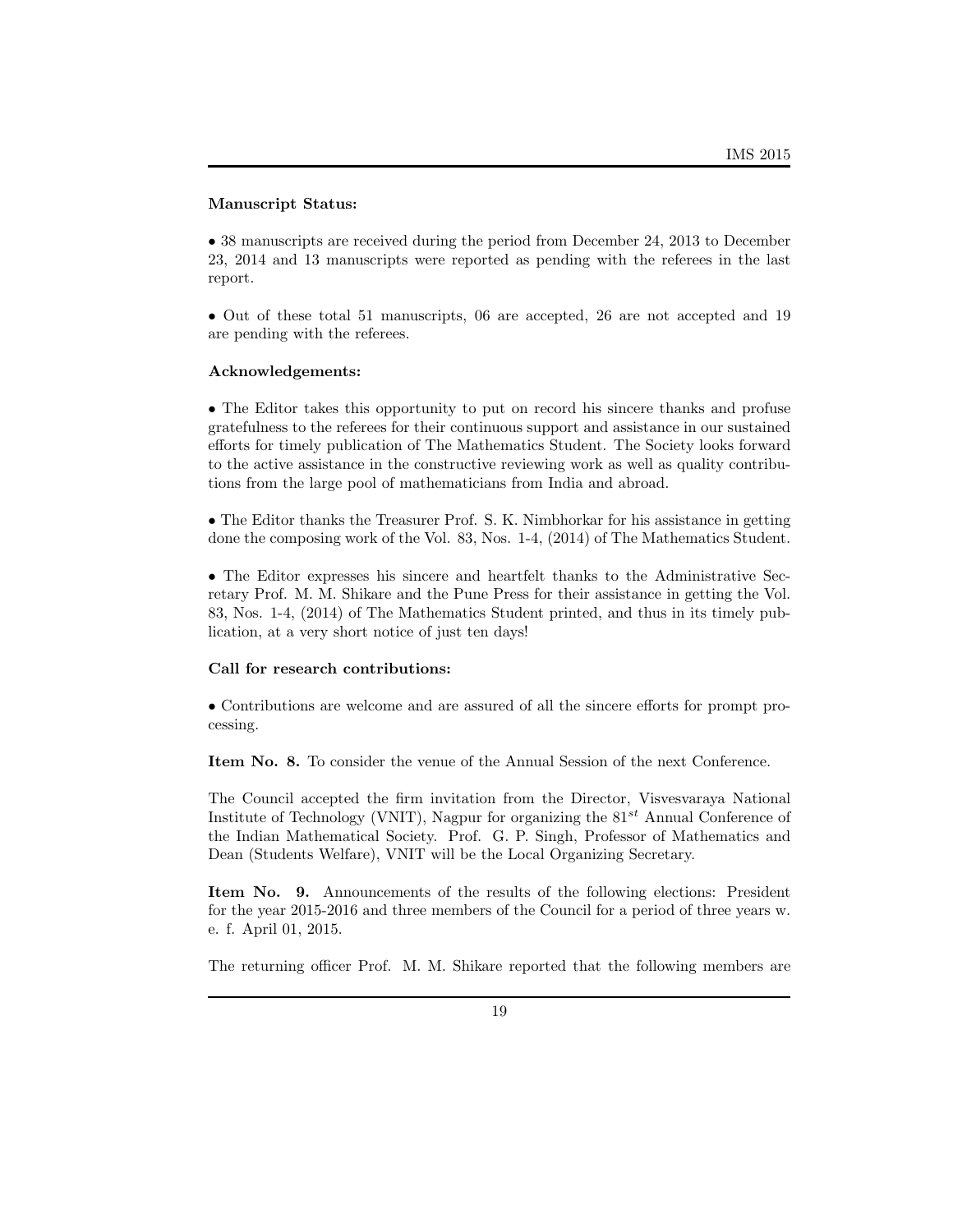declared elected.

**President for 2015-16**: Prof. A. M. Mathai, Peechi, Kerala is elected as the President of IMS for a period of one year with effect from April 01, 2015.

**Members of the Council** for a period of three years w. e. f. April 1, 2015 : Dr. P. B. Vinod Kumar (Rajagiri School of Engineering and Technology, Rajagiri Valley, Cochin), Prof. Manjusha Muzumdar (Calcutta University, Kolkata) and Dr. Bankateshwar Tiwari (BHU, Varanasi) are elected as Members of the Council of IMS for a period of three years w. e. f. April 1, 2015.

**Item No. 10.** Any other item with the permission of the chair. The Meeting ended with a vote of thanks to the Local Organizers and the President of the Indian Mathematical Society.

N. K. Thakare General secretary Indian Mathematical Society

### **NOTICE OF THE ANNUAL GENERAL BODY MEETING**

The Annual General Body Meeting of the Indian Mathematical Society will be held on Wednesday, December 30, 2015 at 12.00 noon in the Department of Mathematics, VNIT, Nagpur (Maharashtra), to consider the following agenda.

All the members of the Society are requested to kindly attend the meeting.

### **AGENDA**

- 1. To confirm the Minutes of the General Body Meeting held on December 30, 2014 at the Department of Applied Mathematics, Indian School of Mines, Dhanbad (Jharkhand).
- 2. To receive the report of the General Secretary for 2015.
- 3. To receive the report of the Academic Secretary for 2015.
- 4. To receive the report of the Administrative Secretary for 2015.
- 5. To consider the Audited Statement of Accounts for the year 2014-2015 and the Budget for the Financial Year 2016-2017.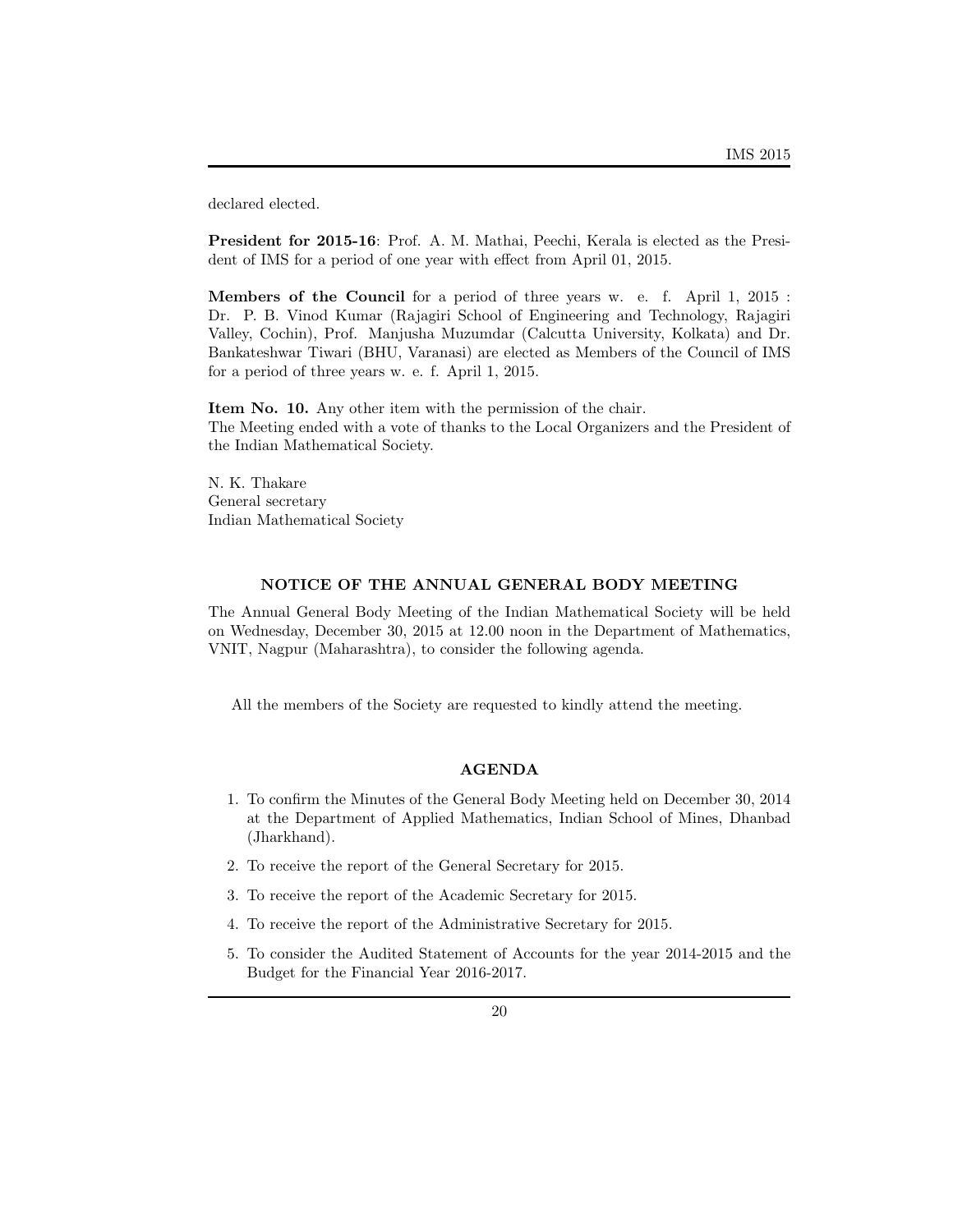- 6. To receive the report of the Editor of the Journal of the Indian Mathematical Society for 2015.
- 7. To receive the report of the Editor of The Mathematics Student for 2015.
- 8. To consider the venue of the 82*nd* Annual Session of the Society to be held in December 2016.
- 9. Announcement of the results of the following elections:
	- (i) President for 2016-2017;
	- (ii) Office bearer of the Council for a period of three years w.e.f. April 1, 2016;
	- (iii) three members of the Council for a period of three years w. e. f. April 01, 2016.
- 10. Any other item with the permission of the chair. (Members in good standing are entitled to exercise vote.)

N. K. Thakare General Secretary, IMS. C/o Center for Advanced Study in Mathematics, Savitribai Phule Pune University, Pune

August 27, 2015

## **Highlights of the Academic Programme of the ensuing Conference at VNIT, Nagpur, Maharashtra during December 27-30, 2015**

### 1. **Plenary Lectures : One**

The Plenary Lecture will be delivered by Prof. V. Srinivas, TIFR, Mumbai.

- 2. **IMS Memorial Award Lectures :**
	- 1. The 29*th* P. L. Bhatnagar Memorial Award Lecture will be delivered by Prof. V.D. Sharma, IIT Bombay, Mumbai.
	- 2. The 26*th* Srinivasa Ramanujan Memorial Award Lecture will be delivered by Prof. Parameswaran Sankaran, Institute of Mathematical Sciences, CIT Campus, Taramani, Chennai-600 113.
	- 3. The 26*th* V. Ramaswamy Iyer Memorial Award Lecture will be delivered by Prof. Uttara V. Naik Nimbalkar, SPPU, Pune. Title: Likelihood, Estimating Functions and Generalized Method of Moments.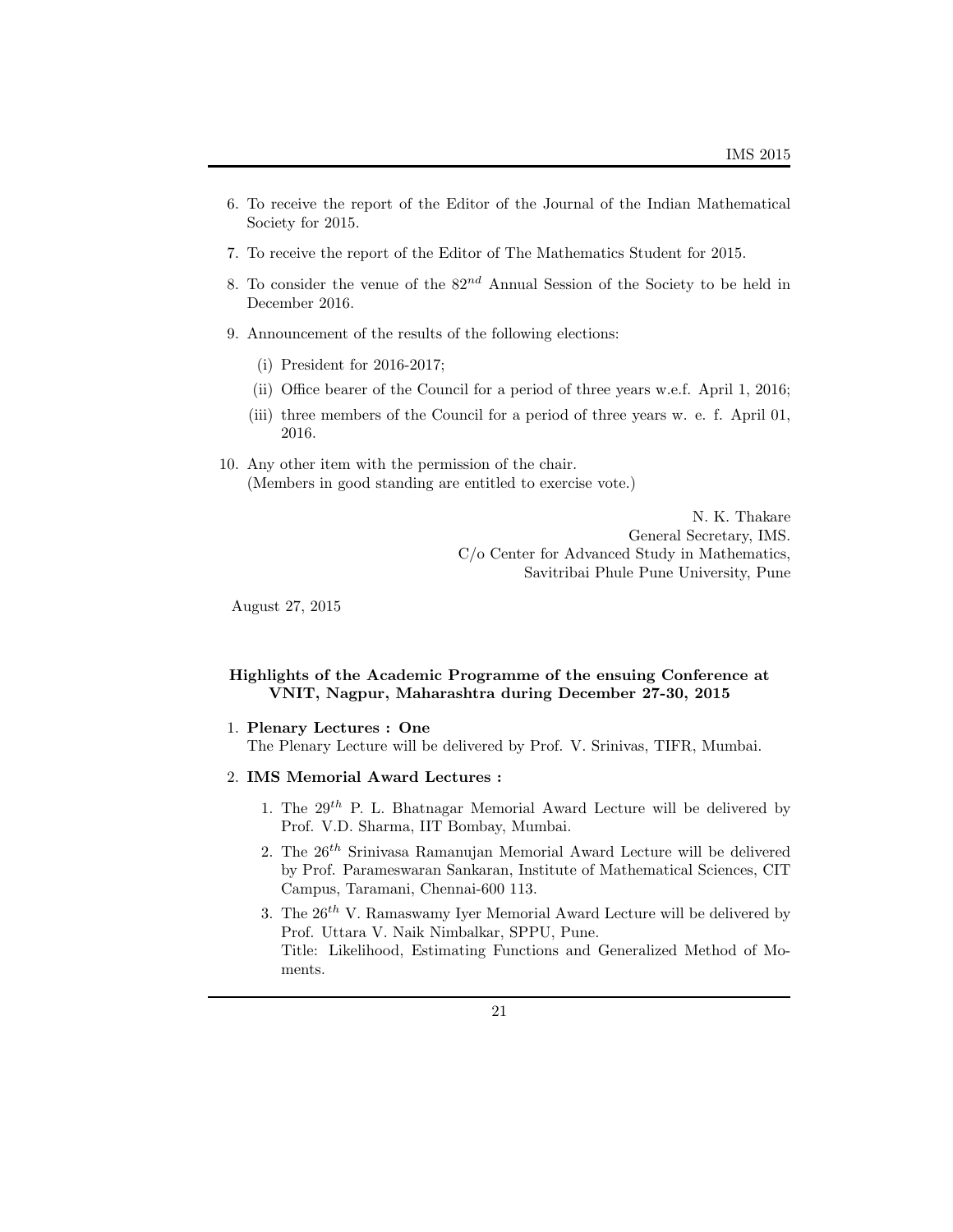- 4. The 26*th* Hansraj Gupta Memorial Award Lecture will be delivered by Prof. B. Sury, Stat-Math Unit, Indian Statistical Institute, Bangalore. Title: Generating matrix groups over nice rings.
- 5. The 12*th* Ganesh Prasad Memorial Award Lecture will be delivered by Prof. M. T. Nair, IIT, Chennai. Title: Compact operators and Hilbert scales in ill-posed problems.

#### 3. **One hour Invited Talks:**

Prof. Edy Tri Baskoro, Institut Teknologi Bandung (ITB), Bandung, Indonesia.

### 4. **Half an hour Invited Talks:**

- (i) Prof. Yaokun Wu, Shanghai Jiao Tong University,Shanghai, China. Title: Graph dynamical system.
- (ii) Dr. Anupam Kumar Singh, Mathematics, IISER, Pune. Title: A Membership test for the Classical Groups.
- (iii) Prof. B. N. Waphare, SPPU, Pune. Title: Amartya Sen's Mathematical Approach to Social Choice Theory.
- (iv) Prof. K. C. Deshmukh , R. T. M. Nagpur University, Nagpur. Title: Some Generalized Thermoelastic Problems with Heat Supply in a Solid Cylinder.
- (v) Prof. Avinashkumar Chaturvedi, Allahbad University. Title: RETRACTABLE AND RELATED MODULES.
- (vi) Dr. Sanjaykumar Amrutiya, IIT, Gandhinagar. Title: Moduli of quiver representations and its applications.
- (vii) Dr J. S. V. R. Krishnaprasad, M. J. College, Jalgaon. Title: Low Reynolds number flow in tubes of varying cross-section.
- (viii) Dr. S. P. Tiwari, Indian School of Mines, Dhanbad. Title: Fuzzy rough sets and fuzzy topologies.

#### 5. **Symposia:**

# A. **Recent Advances in Complex Analysis Convener: Dr. A. P. Singh, Central University, Rajasthan. Speakers:**

- (i) Dr. A. P. Singh, Central University, Rajasthan.
- (ii) Dr. S.S.Bhoosnurmath, Karnataka University, Dharwad.
- (iii) Dr. I. Lahiri, Kalyani University, Kalyani, West Bengal.
- (iv) Dr. G. L. Reddy, University of Hyderabad.
- (v) Dr. G. S. Srivastava, IIT Roorkee.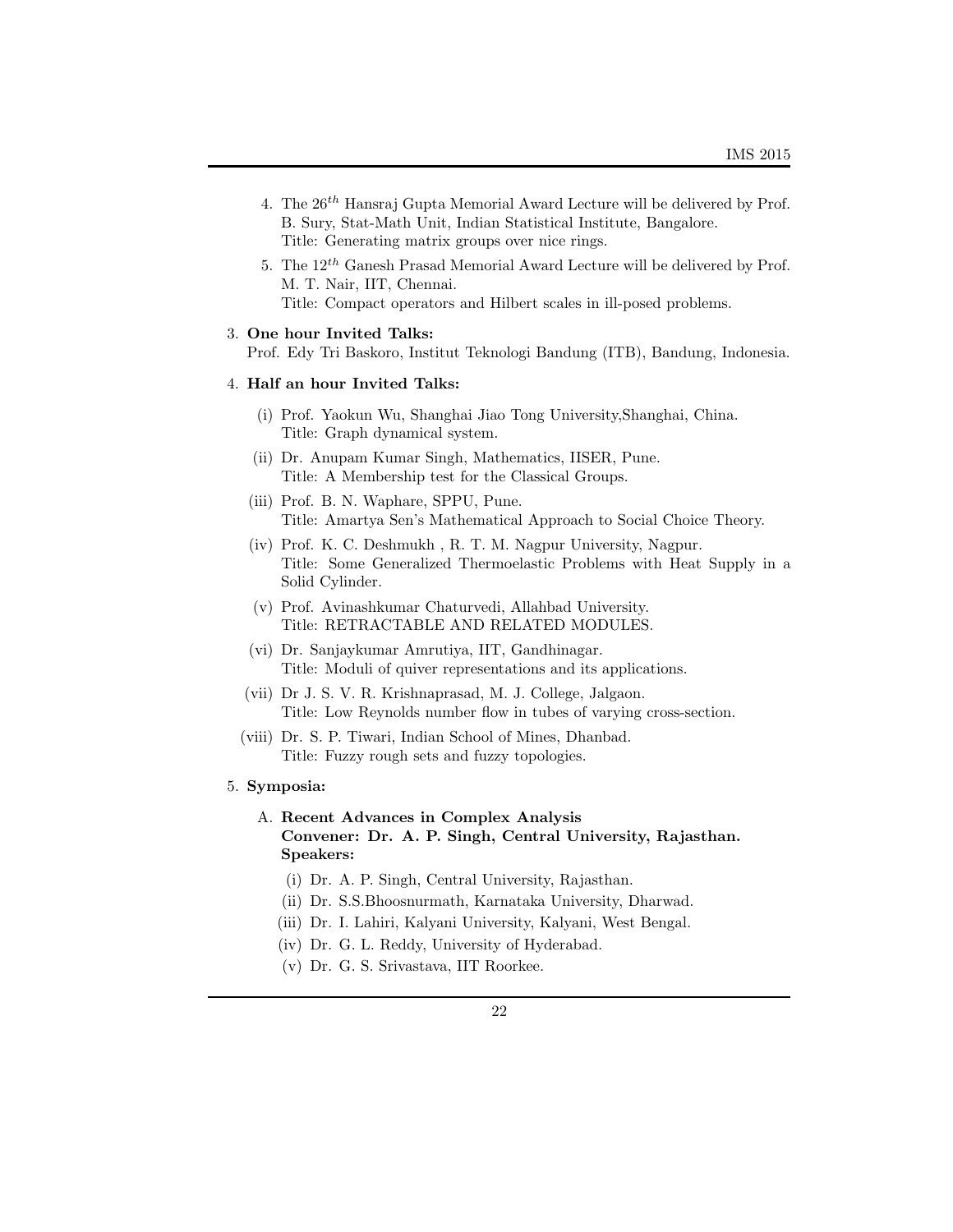- (vi) Dr. M. Guru Prem Prasad, IIT, Guwahati.
- B. **Fractional Calculus: Current Trends Convener: V. S. Gejji, SPPU, Pune. Speakers:**
	- (i) Dr. A. M. Mathai, Director, Center for Mathematical and Statistical Sciences, Peechi, Kerala and Emeritus Professor of Mathematics and Statistics, McGill University, Montreal, Canada.
	- (ii) Dr. V. S. Gejji, SPPU, Pune.
	- (iii) K. Balachandran, Department of Mathematics, Bharathiyar University, Coimbatore.
	- (iv) Kiran Kolwankar, Dept of Physics, Jhunjhunwala College, Mumbai.
	- (v) Sachin Bhalekar, Department of Mathematics, Shivaji University, Kolhapur.

# C. **Global Differential Geometry Convener: Mukut Mani Tripathi, BHU, Varanasi. Speakers:**

- (i) Dr. Arindam Bhattacharyya, Affiliation: Department of Mathematics, Jadavpur University, West Bengal. Title: Ricci Solitons and their applications in contact geometry.
- (ii) Dr. Rakesh Kumar, Department of Basic and Applied Sciences, Punjabi University, Patiala, Punjab. Title: Lightlike Submanifolds of Semi-Riemannian Manifolds.
- (iii) Dr. H.G. Nagaraja, Affiliation: Department of Mathematics, Bangalore University, Bangalore, Karnataka. Title: Finsler manifolds of constant positive curvature.
- (iv) Dr. N. Uday Kiran, Department of Mathematics and Computer Science, Sri Sathya Sai Institute of Higher Learning, Prashanthi Nilayam, Puttaparthi, Andhra Pradesh. Title: Symplectic Geometry and its Applications.
- (v) Dr. Mukut Mani Tripathi. Title: Chen-Ricci Inequalities for curvature like tensors and their applications.
- D. **Algorithmics and Graph Theory Convener: Dr. Manish P. Kurhekar, Deptt. of Computer Science and Engineering, V.N.I.T, Nagpur. Speakers:**
	- (i) Dr. Bharat Adsul, IIT Bombay, Mumbai.
	- (ii) Dr. Meghana Nasre, IIT Madras, Chennai.
	- (iii) Dr. Vinayak D. Pandit, IBM India Research Laboratory, Bengluru.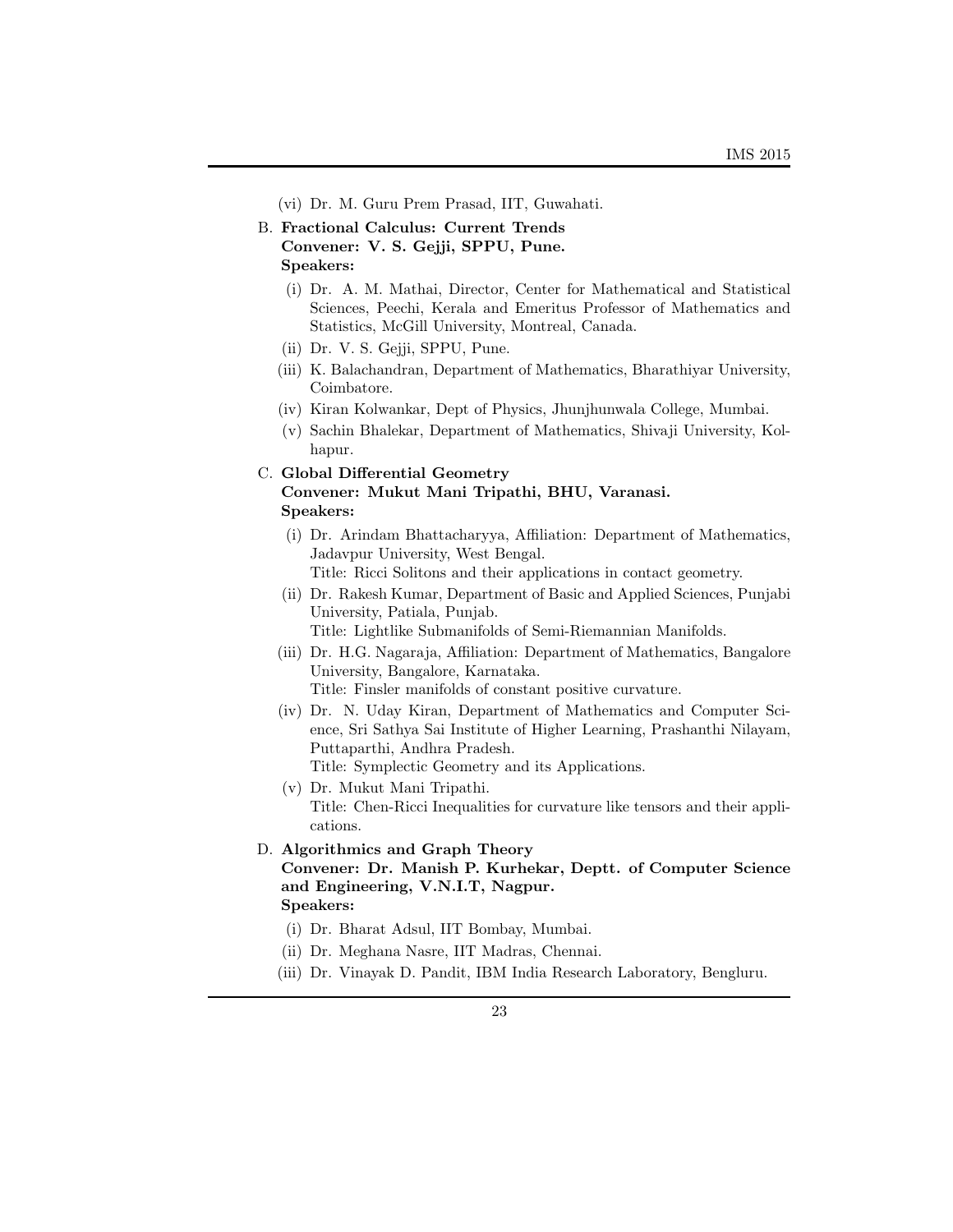### E. **Cryptography and Security**

**Convener: Ravindra B. Keskar, Deptt. of Computer Science and Engineering, V.N.I.T, Nagpur.**

**Speakers:**

- (i) Dr. G.S. Tomar, Director, Machine Intelligence Research Lab, Gwalior.
- (ii) Dr. Chester Rebeiro, IIT Madras, Chennai.
- (iii) Mr. Ankur Panchbudhe, Co-founder and CTO of Vaultize, Pune.

#### F. **Relativity**

**Convener: Dr. G. P. Singh, Department of Mathematics, VNIT, Nagpur.**

**Speakers:**

- (i) Dr. Subenoy Chakraborty, Jadavpur University, Kolkata.
- (ii) Dr. Ram Gopal Vishwakarma, Unidad Acadmica de Matemticas. Universidad Autnoma de Zacatecas C.P. 98068, Zacatecas, ZAC Mxico.
- (iii) Dr. R. V. Saraykar, RTM NagpurUniversity, Nagpur.
- (iv) Dr. Anirudh Pradhan , GLA University, Mathura, Uttar Pradesh.
- (v) Dr. Raghavendra Chaubey, DSTCIMS, BHU, Varanasi.

#### 6. **Panel Discussion:**

There will be a panel discussion on the topic "Choice Based Credit System " with the following panelists:

- 1. Prof. S. S. Khare, Ex Pro Vice Chancellor, North Eastern Hill University, Shillong.
- 2. Prof. S. B. Nimse, Vice Chancellor, Lucknow University.
- 3. Prof. N. K. Thakare, Ex Vice Chancellor, North Maharashtra University, Jalgaon .
- 4. Prof. Satya Deo, Ex Vice Chancellor, Rani Durgavati Vishwavidyalaya, Jabalpur and Awadhesh Pratap Singh University, Rewa.
- 5. Prof. H. P. Dikshit, Ex Vice Chancellor, Indira Gandhi National Open University (IGNOU).
- 6. Prof. V. P. Saxena, Ex Vice Chancellor, Jiwaji university, Gwalior.

#### **NEWS AND ANNOUNCEMENTS**

### *∗* **Guidelines for acceptance of Donations to the Society**

1. There will not be any further institution of Memorial Award Lectures. (This point was discussed in the earlier meetings of the Council and such was the consensus).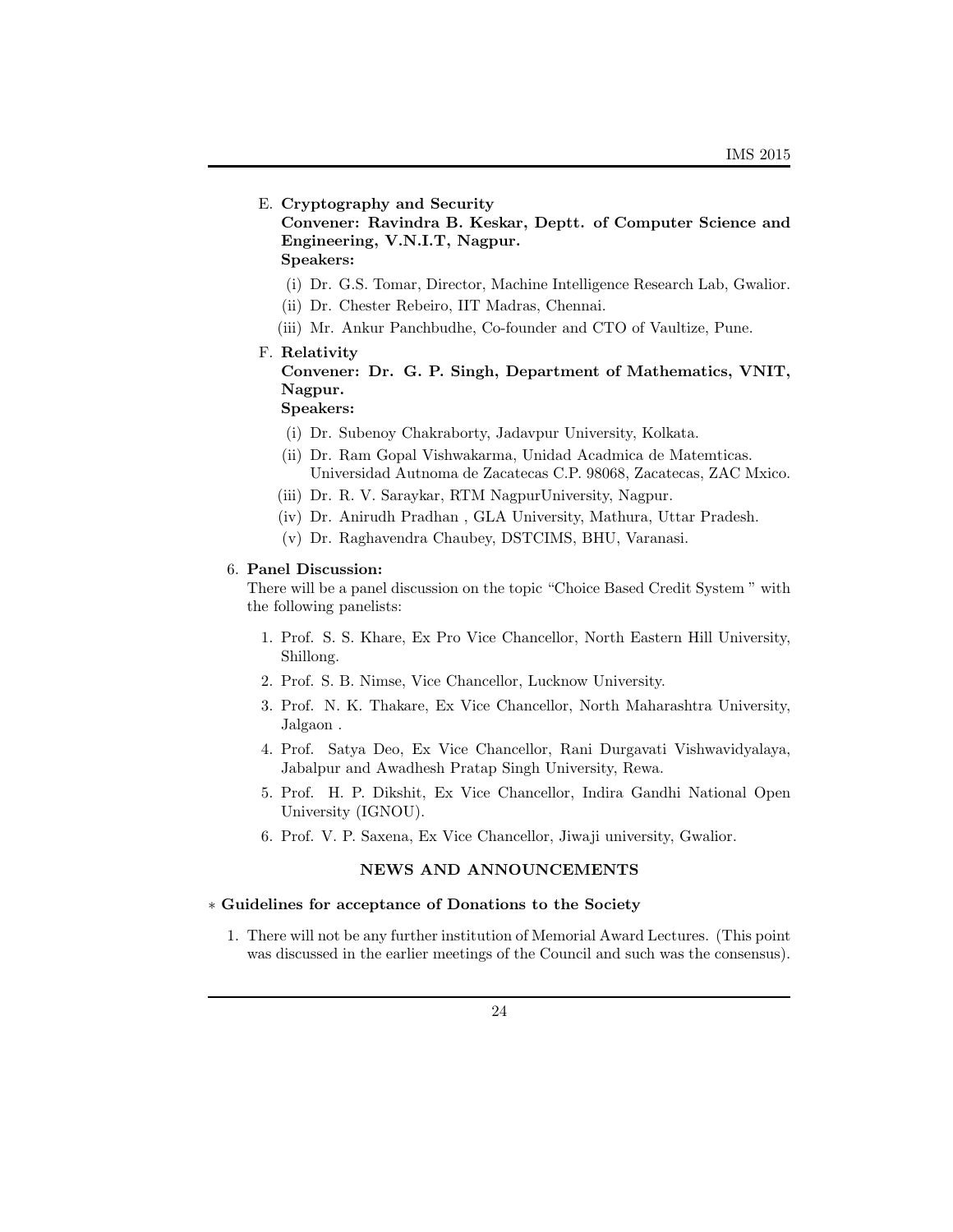- 2. The donation amount will not be less than Rupees Five Lakh. (There could be an upward revision of this amount from time to time).
- 3. The donor may be an individual or a trust or a group of individuals.
- 4. The Indian Mathematical Society will solely and independently own the amount donated to it.
- 5. A prospective donor should approach the General Secretary of the Indian Mathematical Society with a Offer. Keeping with the spirit of this Policy Guide lines and if so felt necessary, referring to the Council whether the proposal be negotiated or not, in his wisdom, the General Secretary will negotiate the terms and conditions for each donation proposal and will put it before the Council for its consideration and approval. The Council will deliberate on the proposal, and after modifications, if any, may accept the proposal through a special resolution with specific details mentioning the terms and conditions. This will be published in the IMS News Letter after the Donor agrees to the resolution of the Council.
- 6. Ordinarily during every Annual Conference of the Society there are several Invited Lectures and Symposia running in parallel sessions. One of these academic programmes may be permanently marked / identified as "so and so sponsored programme in the (fond) memory of " or "so and so sponsored programme in the honour of " as per the wish of each donor by the Council. This programme may be arranged in a parallel session during the Conference.
- 7. Each year, the Council through its Academic Planning Committee (APC) will be the final authority in this regard to finalize the name of a speaker of an invited talk or the names of the symposia speakers for this sponsored programme. The modus operandi for identifying the speaker(s) may be decided by the Council. The invited speaker(s) will be the guest of the host institution. In case of an honorarium, if any, to the invited speaker, the amount of the honorarium will not exceed the honorarium amount for the existing Memorial Award Lectures.
- 8. Ordinarily train travel to the extent of AC-2 Tier be reimbursed. However, in special cases the domestic air travel may be considered.
- 9. Not withstanding the above
	- (A). An offer of a donation with a stipulated purpose (not as part of the corpus), may be accepted by the Council on its merit.
	- (B). An offer of a donation of any amount in general, without any stipulated conditions, may be accepted by the Council on its merit as a part of the General Purpose Corpus.

The Council reserves its right whether or not a particular donation be accepted.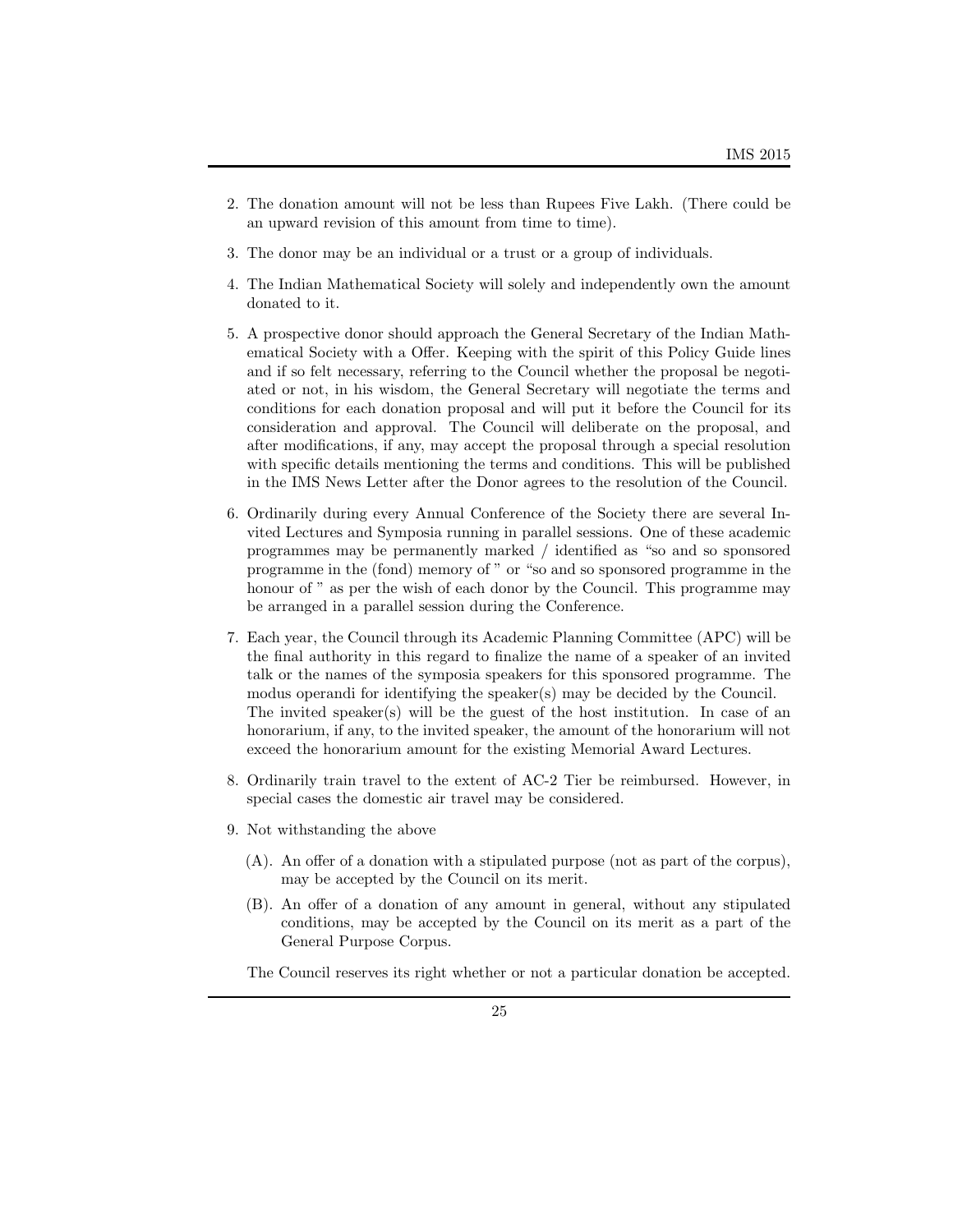### *∗* **Green initiative taken by the Society - A fervent appeal to all members of the Society**

As a part of the "Green Initiative" taken by the Society (for further details, refer Society's website www.indianmathsociety.org.in ), the Council of the Society has decided to send on line the soft copy of The Mathematics Student / give on line access to The Mathematics Student to all the Life members instead of supplying the hard copy. For this purpose, all the members of the Society are requested to register their e-mail address on line, along with Name and the Unique Membership Number therein, to J. R. Patadia on imsgoesgreen@gmail.com or msindianmathsociety@gmail.com so that further necessary action can be taken.

# *<sup>∗</sup>* **P. L. Bhatnagar Prize for 2015 to Indian Team at** <sup>56</sup>*th* **International Mathematical Olympiad (IMO)**

The 56*th* International Mathematical Olympiad (IMO) was held during July 4-16, 2015 at Chiang Mai, Thailand. The Indian team bagged 1 silver, 2 bronze medals and secured the 37*th* position. A six member team of students picked up from across the country schools was sponsored by the Homi Bhabha Centre for Science Education (HBCSE), an Institution under the Tata Institute of Fundamental Research (TIFR). A total of 577 students from 101 countries participated in the prestigious world event.

Jeet Mohapatra (Odisha) won the silver medal whereas Shourya Pandey from Mumbai and Pranjal Warade from Nagpur won bronze medal.

Jeet Mohapatra (Odisha) was the top scorer at IMO from the Indian team. He will be awarded the P. L. Bhatnagar Memorial Prize of the Indian Mathematical Society for the year 2015. The prize carries a cash of Rs. 1000/- and a certificate. The Prize will be awarded to him in the Inaugural Session of the ensuing 81*st* Annual Conference of the Society on December 27, 2015 at the VNIT, Nagpur (Maharashtra).

## *∗* **The List of Life Members of the IMS is displayed on the website of the Society**

The Complete List of the Life Members of the Society is available on the IMS website along with their Membership Numbers. Members whose mails have been returned undelivered are marked accordingly with a note in red along with their names on the IMS website.

### *Society looks forward to their correct addresses.*

Members are requested to quote their membership number while communicating change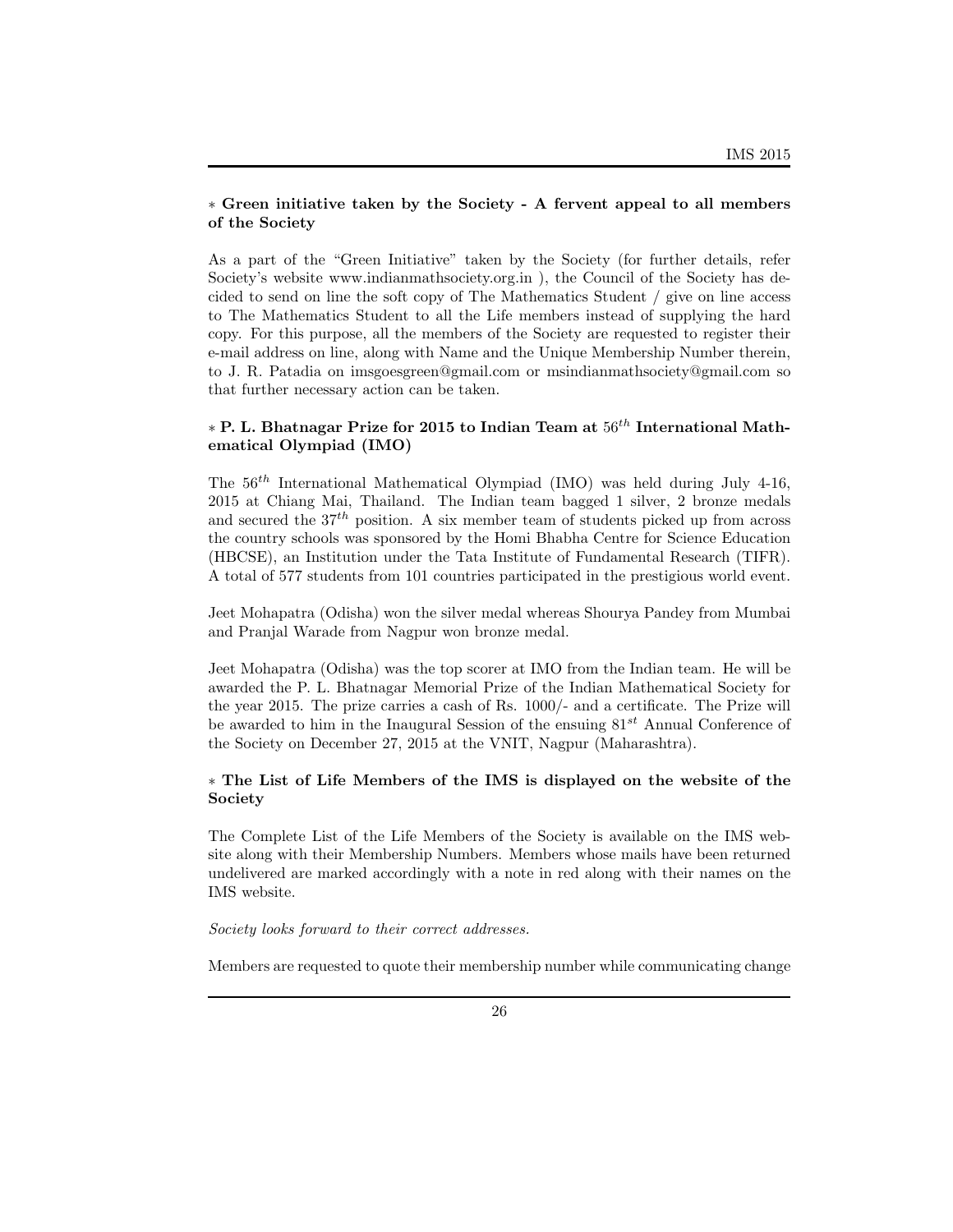of addresses, etc.

Any change or modification in the address and an e-mail id may please be communicated to the Treasurer, IMS, Prof. S. K. Nimbhorkar (if electronically, then on sknimbhorkar@gmail.com ).

### *∗* **Indian Science Congress Association (ISCA)- Annual Sessions**

Dr. S. B. Nimse, Vice Chancellor of Lucknow University (U. P.) and Council member of IMS, presided over the 102*nd* Session of the Indian Science Congress Association that was held at the Mumbai University, Mumbai during January 3-7, 2015.

The 103*rd* Session of the Indian Science Congress Association will be held at the University of Mysore, Mysore during January 3-7, 2016. The Focal Theme of the Session will be "Science and Technology for Indigenous Development in India". Dr. Ashok Kumar Saxena, Former Dean, Faculty of Science, C.S.J.M.University, Kanpur, is the General President.

Dr. Snehashish Chakraverty, National Institute of Technology, Rourkela is the Sectional President for the section of Mathematical Sciences (including Statistics).

### *∗* **ISCA Young Scientist Awardee and Best Poster Awardee for Mathematical Sciences (including Statistics) for the Year 2014-15**

Namita, University of Delhi, Delhi is the ISCA Young Scientist Awardee for the year 2014-15 for the Mathematical Sciences (including Statistics).

Garima Manocha, New Delhi and D.K.K. Vamsi, Prasanthinilayam are the Best Poster Awardee for the year 2014-15 in the Mathematical Sciences.

The IMS congratulates these distinguished young researchers and wishes them the best in their pursuit of excellence.

### *∗***A. K. Agarwal Award for Best Publication**

The Indian Mathematical Society (IMS) has set A. K. Agarwal Award for best research paper published (in any Journal) in the areas of Number Theory, Combinatorics, Discrete Mathematics, Analysis and Algebra. The corpus fund for this award has been made available to the Indian Mathematical Society (IMS) by Prof. A. K. Agarwal, Center for Advanced study in Mathematics, Punjab University, Chandigarh (India). The award consists of a citation and a cash prize of Rs. 10,000 /- (Rs. Ten Thousand) and will be given in the inaugural function of the Annual conference of the Indian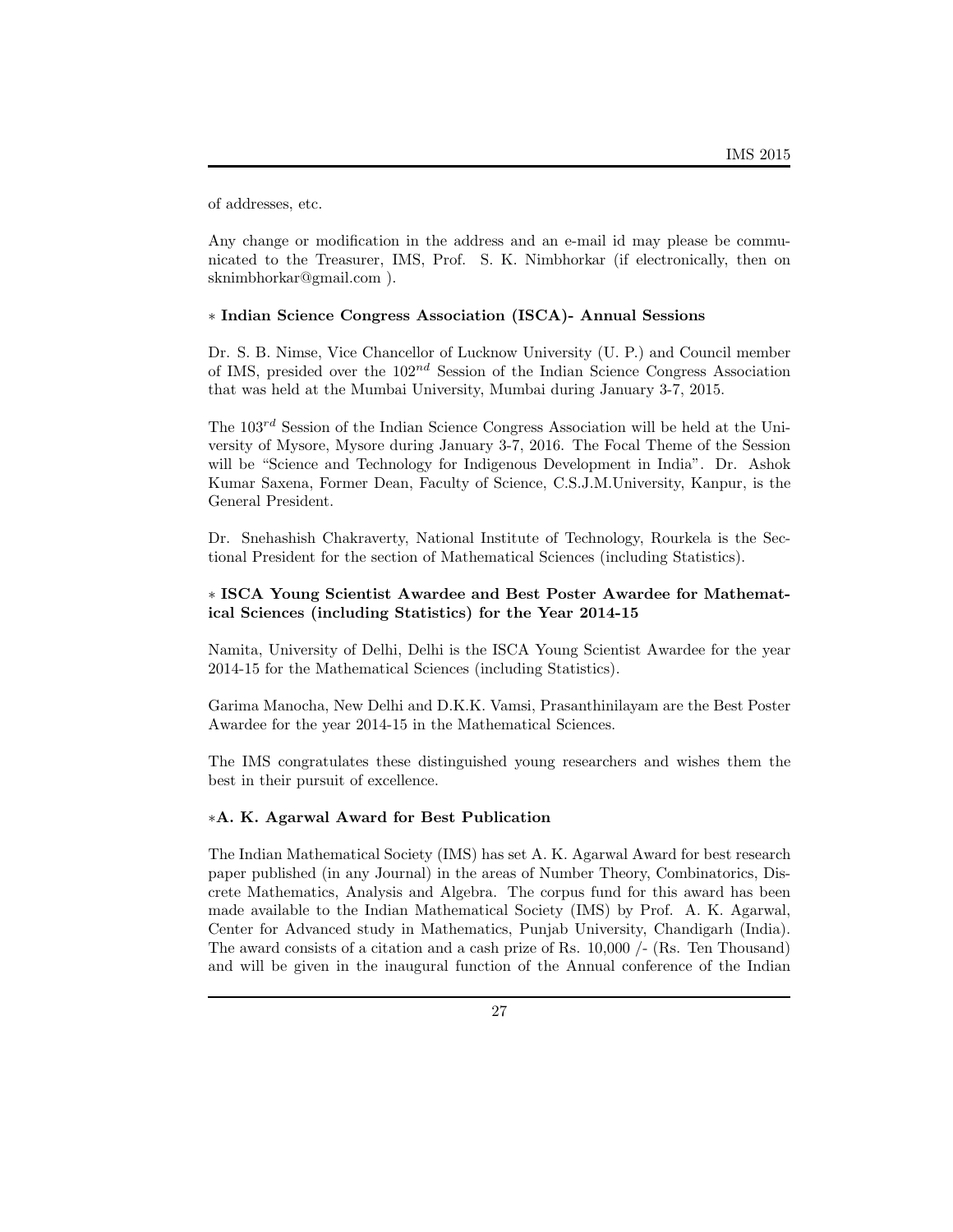Mathematical Society. The award is planned to be given every year.

Terms and Conditions for the Award: The paper should be in single authorship. In exceptional cases, the paper by two authors could be considered. In this event the prize amount will be equally divided. The upper age limit is 45 years on 31*st* December of the year of the award and the author(s) should be Indian citizen/s. In case of two authors both must be below 45 years. The concerned journal must be an internationally refereed journal. More weightage could be given to well established journals. The author/s must have carried out the said research work in an Indian University / institution / college and the paper must have mention of the said Indian University / institution / college as affiliation. If there is no good quality paper in a particular year then the award need not be given in that year.

The IMS seeks applications / nominations for the award to be given for the year 2015. One may refer to the website of the IMS: www.indianmathsociety.org.in.

## *∗* **A. M. Mathai Award for Best Publication in Applicable Mathematics**

The Indian Mathematical Society (IMS) has set A. M. Mathai award for best research paper published in the area of mathematics which has some applications in other fields such as Physical Sciences, Engineering Sciences, Biological and Medical Sciences, Social Sciences, Probability and Statistics. The corpus fund for this award (Rs. 5 lakh) is made available to the Indian Mathematical Society (IMS) by Prof. A. M. Mathai, Director, Center for Mathematical and Statistical Sciences, Peechi, Kerala and Emeritus Professor, MacGill University, Canada. The award consists of a certificate, to and fro travel (A. C. II tier Train fare) to the venue of the annual meeting and a cash prize of Rs 30,000/- (Rs. Thirty Thousand).

Terms and Conditions for the Award: The paper must be a single-author paper. The age limit for the contestant must be 35 years or less by that years annual meeting date. The paper or its content should not have been considered for any other local, national, international award of any kind unsuccessfully or successfully at any time.

The paper can be in the category of published /accepted for publication in that year. More weight should be given for papers in well-established journals. Papers on the fusion of the topic under consideration with any other topic in mathematics, physical sciences, engineering sciences, biological/medical sciences should be given more weight compared to papers in a single topic in the area of the paper. Papers on routine generalizations, computations of formulae without proper analysis etc should not be considered for the award. The author should be associated with any university/college/institution in India when the work was done and the paper contains the name of that institution as affiliation when the paper was sent for publication.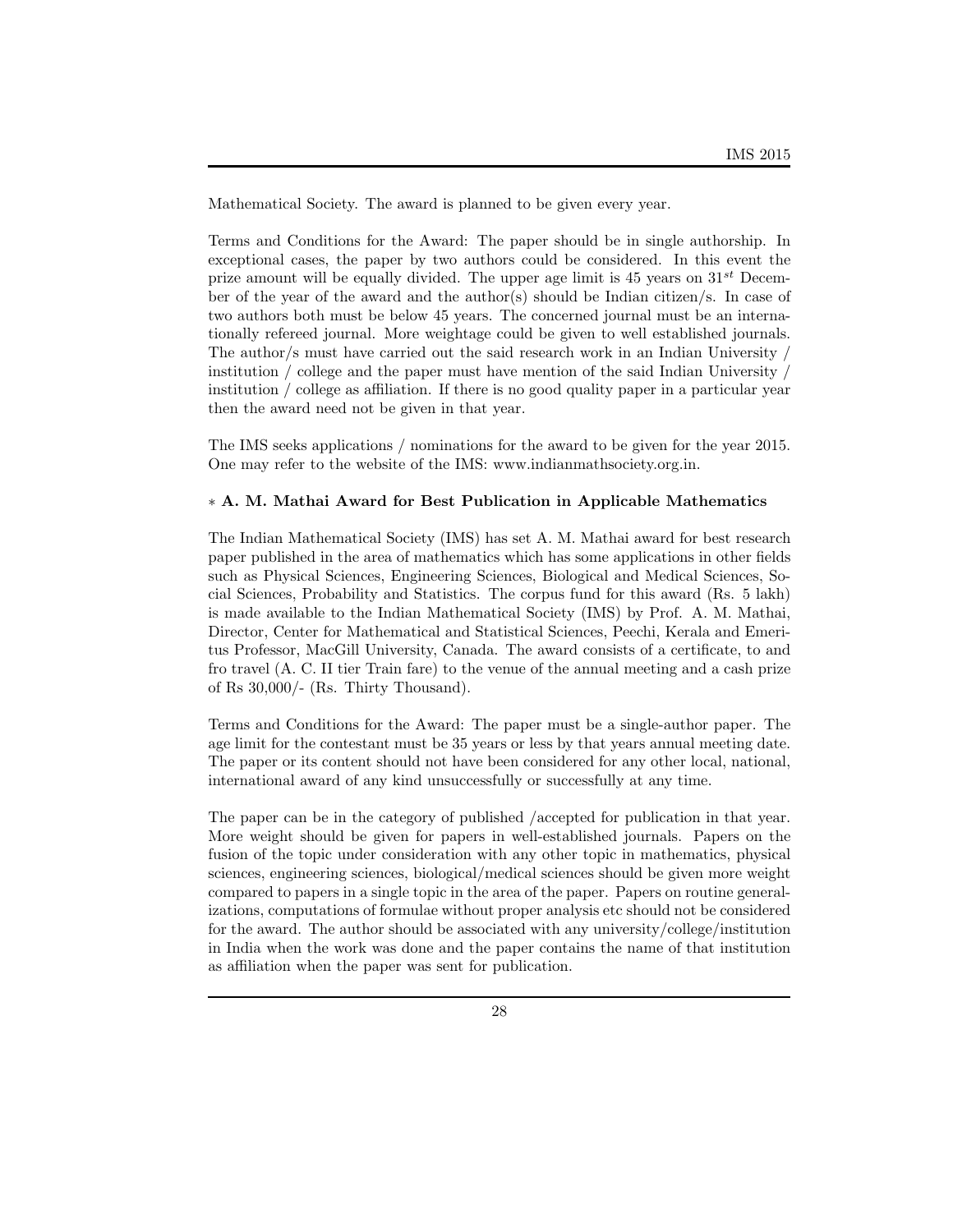If there is no good paper in a particular year then this award need not be given in that year. The award should not be given for the sake of giving an award in that year.

*∗ ∗ ∗*

**Prepared and issued by Prof. N. K. Thakare, General Secretary, Indian Mathematical Society with active co-operation of Prof. M. M. Shikare, Administrative Secretary, Indian Mathematical Society.**

**Date : August 27, 2015**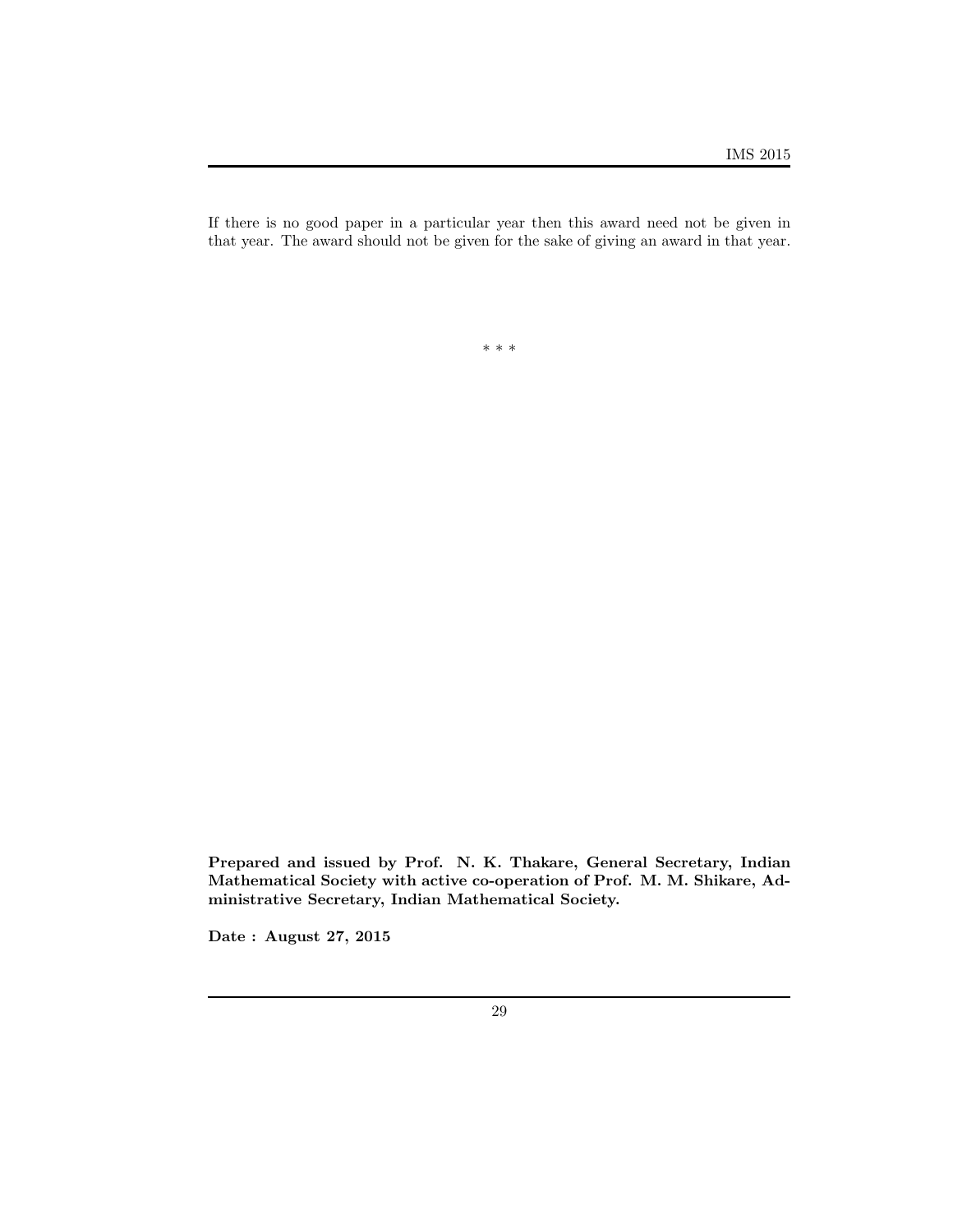# **INDIAN MATHEMATICAL SOCIETY**

Council Members 2015 - 16

| President<br>1. Prof. A. M. Mathai,<br>Director, Center for Mathematical                                     |
|--------------------------------------------------------------------------------------------------------------|
| and Statistical Sciences                                                                                     |
| Peechi 680 653, Kerala.                                                                                      |
| e-mail: directorcms458@gmail.com, mathai@math.mcgill.ca                                                      |
| <b>Immediate Past President</b><br>2. Prof. S. G. Dani,                                                      |
| National Center for Mathematics                                                                              |
| IIT, Powai, Mumbai 400 076, Maharashtra.                                                                     |
| e-mail: shrigodani@gmail.com                                                                                 |
| 3. Prof. N. K. Thakare,<br>General Secretary                                                                 |
| $C/O$ : Department of Mathematics                                                                            |
| Savitribai Phule Pune University                                                                             |
| Pune 411 007, Maharashtra.<br>e-mail: nkthakare@gmail.com                                                    |
|                                                                                                              |
| 4. Prof. M. M. Shikare, Administrative Secretary/Academic Secretary (In-charge)<br>Department of Mathematics |
| Savitribai Phule Pune University                                                                             |
| Pune 411 007, Maharashtra.                                                                                   |
| e-mail: mmshikare@gmail.com                                                                                  |
| 5. Prof. S. K. Nimbhorkar,<br>Treasurer                                                                      |
| Department of Mathematics                                                                                    |
| Dr. B. A. M. University                                                                                      |
| Aurangabad 431 004, Maharashtra.                                                                             |
| e-mail: sknimbhorkar@gmail.com                                                                               |
| 6. Prof. Satya Deo,<br>Editor, J. Indian Math. Soc.                                                          |
| HRI, Chhatnag Road, Jhusi<br>Allahabad 211 019, Uttar Pradesh.                                               |
| e-mail: sdeo94@gmail.com.                                                                                    |
| Editor, The Mathematics Student<br>7. Prof. J. R. Patadia,                                                   |
| (Department of Mathematics, The M. S. University of Baroda)                                                  |
| 5, Arjun Park, Near Patel Colony, Behind Dinesh Mill                                                         |
| Shivananda Marg, Vadodara 390 007, Gujarat.                                                                  |
| e-mail: jamanadaspat@gmail.com                                                                               |
| 8. Prof. R. Sahadevan,<br>Librarian                                                                          |
| Ramanujan Institute for Advanced Study in Mathematics                                                        |
| University of Madras, Chennai 600 005, Tamilnadu.                                                            |
| e-mail: ramajayamsaha@yahoo.co.in                                                                            |
| 9. Dr. S. B. Nimse                                                                                           |
| Vice-Chncellor, Lucknow University                                                                           |
| Lucknow 226 007, Uttar Pradesh.                                                                              |

e-mail : dr.sbnimse@gmail.com